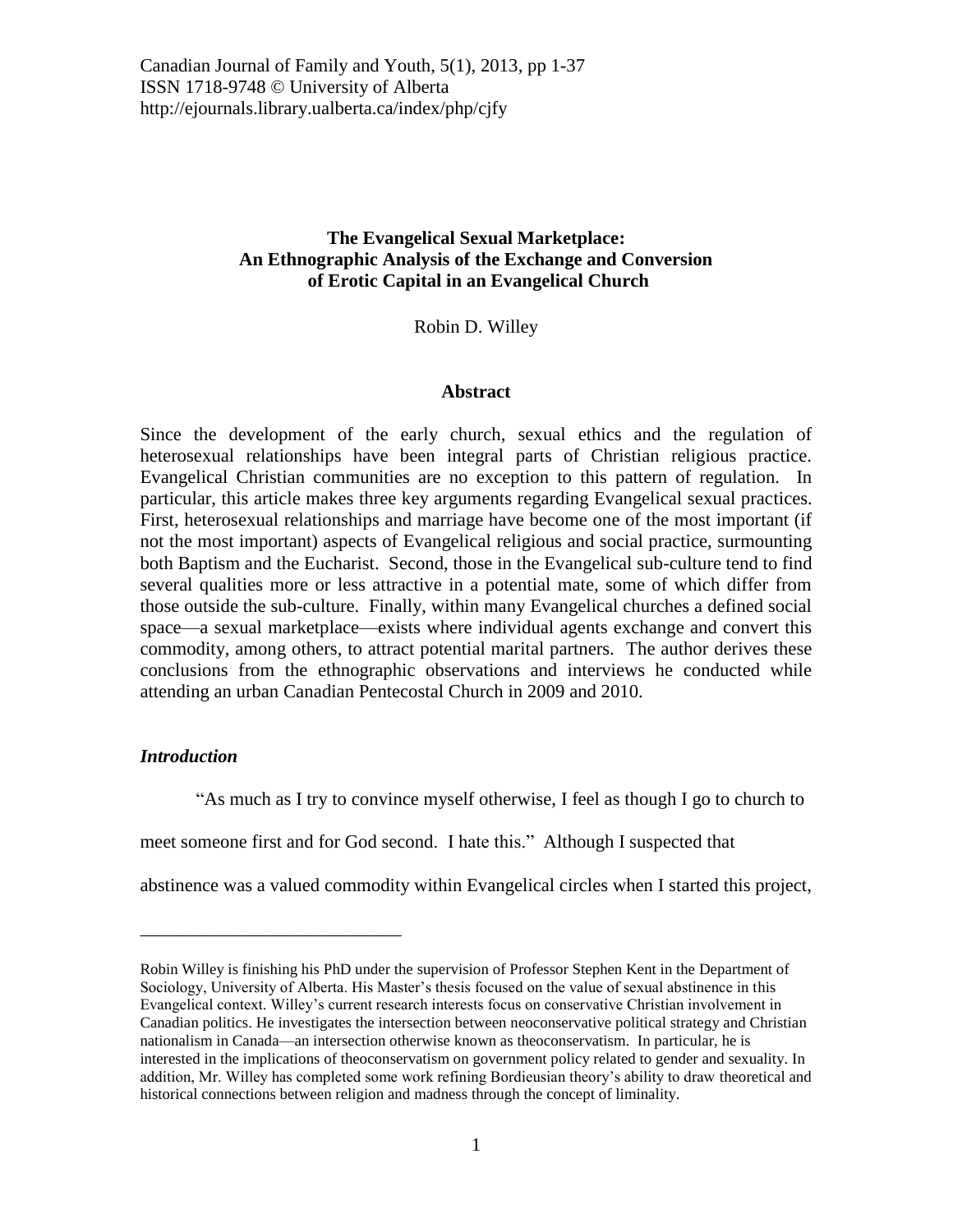this quote from a local Pentecostal online confessional was the first piece of data to confirm that a place existed within the church community to exchange this commodity. Not only does this quote affirm the existence of this "sexual marketplace," but it also reveals some of the discomfort Evangelicals feel about its existence.

While conducting research at Grace Pentecostal, I discovered three dominant and related themes of analysis.<sup>2</sup> The first of these themes was the importance of heterosexual marriage and relationships at Grace. Discourses surrounding marriage and family were prevalent in virtually every church group and event I visited. The second of these themes was that Evangelical young adults employed several key forms of erotic capital (a concept I explore in more detail later in this article) to attract life partners. Finally, the third theme I derived from my work at Grace was that a defined sexual marketplace existed within the community where certain attributes have greater value.

In this article, I first summarize the theoretical perspective used in this analysis. I then briefly outline the method used to attain the data that I produced. Third, I reveal the importance of heterosexual marriage and relationships to those involved in my project. Then I describe the qualities that the participants in my project consider attractive and important in a mate. In other words, I examine what the members of Grace considered erotic capital, focusing on the three different types that became relevant in this study: worldly, Christian, and virgin. I then reveal the evidence for a sexual marketplace within Grace Pentecostal. I describe this evidence through the "sexual fields framework". Thus, I provide evidence for both "the site" and "the field" (Green, 2008, p. 28). Finally,

 1 I have suppressed the specifics of this citation to preserve the anonymity of my participants.

<sup>&</sup>lt;sup>2</sup> I preserved anonymity and confidentiality by using pseudonyms for both informants and the church itself. In addition, for the five interviews with the congregants, I suppressed all data related to age and occupation to preserve anonymity. In addition to these items for the pastors, I suppressed gender.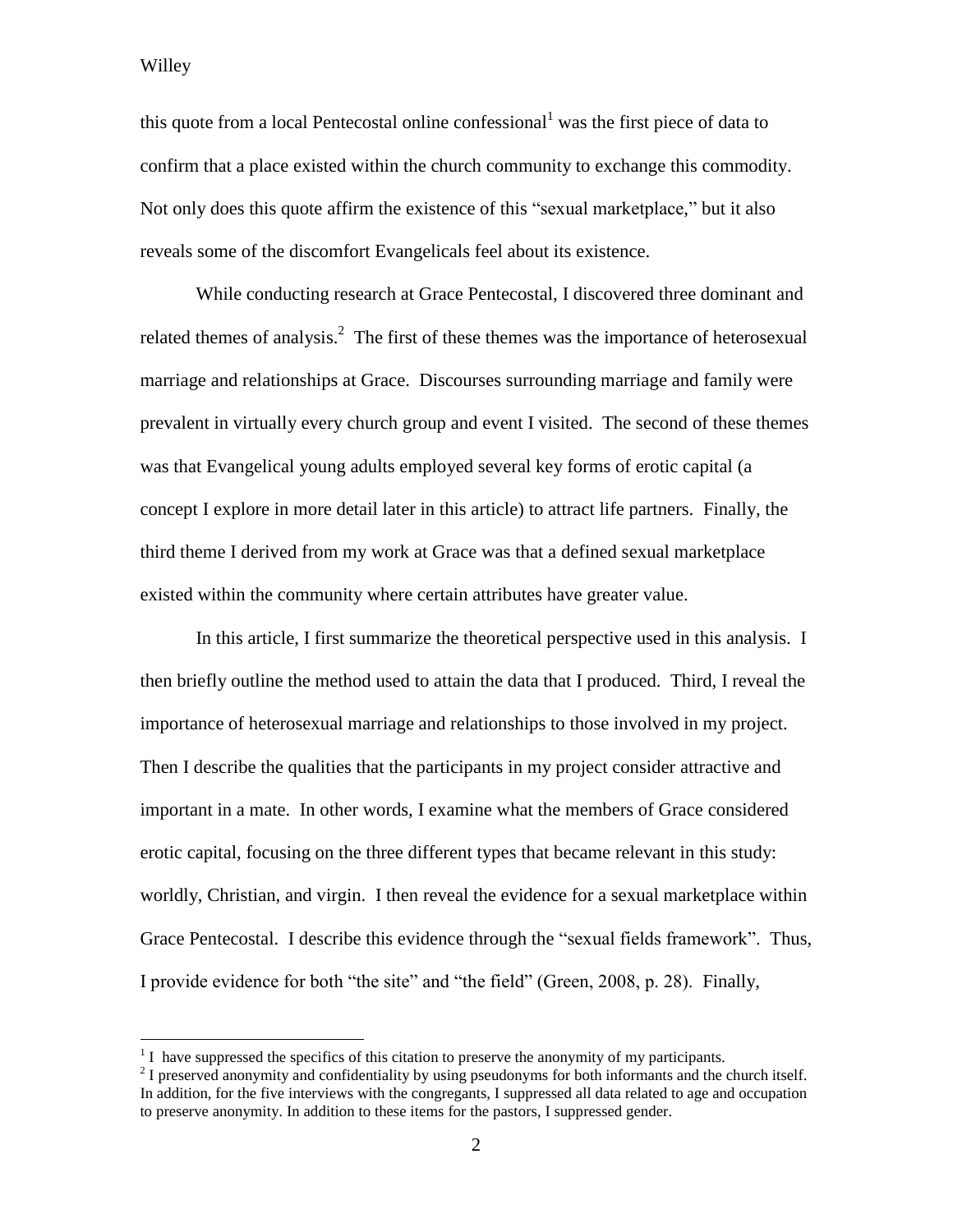through Bourdieu's concept of the "demon" I describe the implications of this marketplace on youth and women.<sup>3</sup>

### *Literature Review*

 $\overline{a}$ 

 In her ethnography of American young adults, sociologist, Amy C. Wilkins considered abstinence to be an identity movement. She stated that we should understand abstinence as more of a "style" rather than a behavior. Abstinence provides the practitioner with an identity marker that symbolically sets one apart from the rest of society. That said, Wilkins argued that youth do not abstain solely because they are "good Christians" (Wilkins, 2008, p. 120). Most notably, Wilkins believed that these youth used abstinence as a way to navigate particular gender-based expectations. First, abstinence provided a mechanism for male practitioners to account for failure in the "normal" heterosexual arena; it became a technique young men use to deal with "rejection, heterosexual disinterest, and . . . vulnerability" (Wilkins, 2008. p. 125). Abstinent men emphasized that abstinence was a "choice" and that they are engaged in a constant struggle against temptation. Wilkins noted that these men often expressed this "struggle" collectively in what she calls "temptation talk." This "talk" is what transforms "heterosexual non-participation" into "abstinence" (Wilkins, 2008, p. 129).

For women, according to Wilkins, abstinence is linked to purity, which in turn, is enforced through "shame." (Wilkins, 2008, p. 137). "Shame," stated Wilkins, "teaches

 $3$  This article is a reduced version of my Master's thesis titled "Discovering the Evangelical Sexual Marketplace: An Ethnographic Analysis of the Development, Exchange, and Conversion of Erotic Capital in an Evangelical Church." A version of which was presented at the "Pacific Northwest AAR/SBL and ASOR Annual Meeting" in Spokane, Washington on May 14, 2011. In this study, I utilized archives from the Stephen A. Kent Alternative Religions Collection housed at the University of Alberta Library. I would like to thank Dr. Kent, Terra Manca, Jeffery Andrews, and Timothy Dunfield for assistance editing and providing me with the guidance and advice necessary to complete this project. Moreover, I would like to thank Silvio Mantello, Ann Normand, and Andrea Willey for their editorial efforts.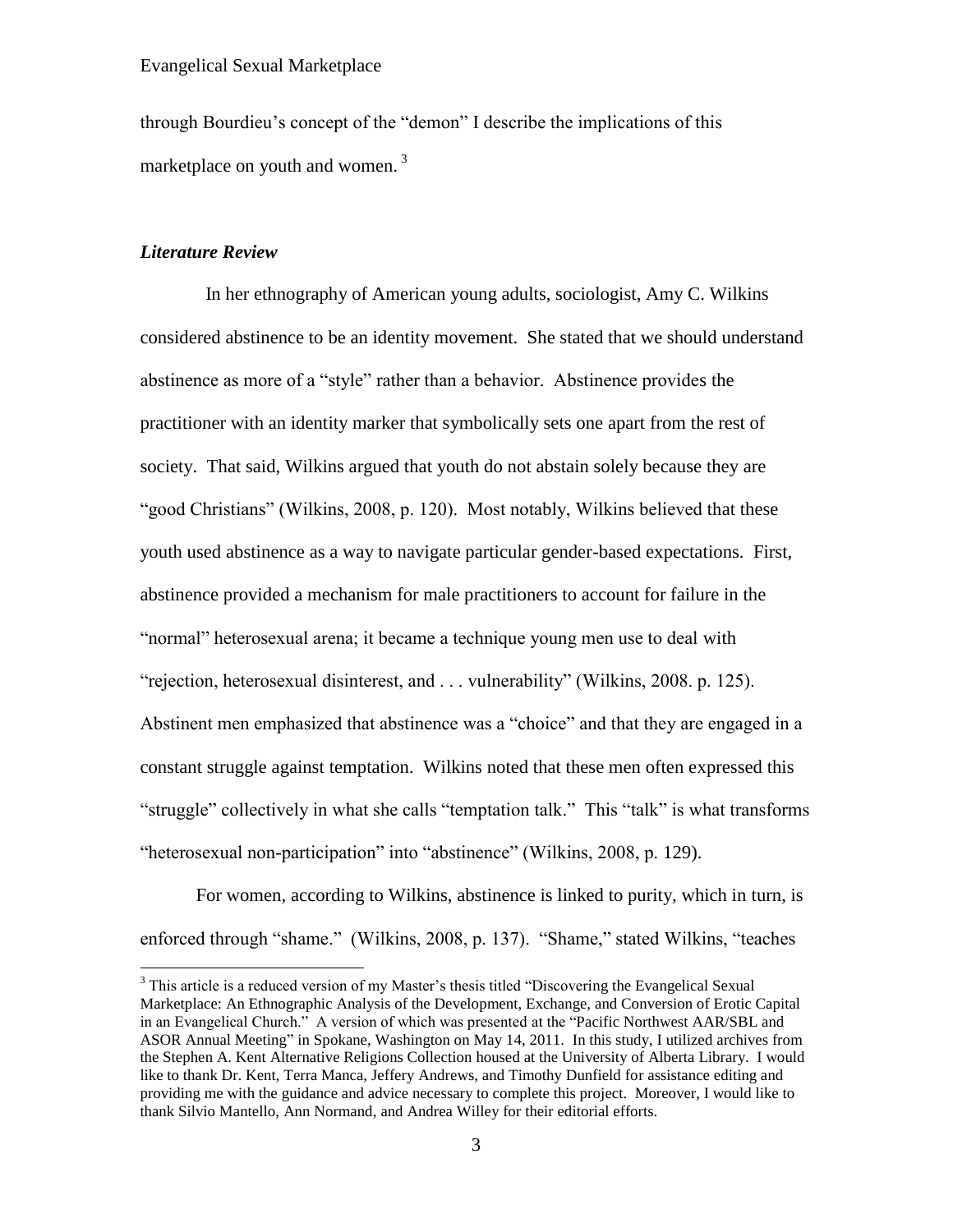individual women to scan their inner selves to make sure they line up with social expectations" (Wilkins, 2008, p. 138). Therefore, shame not only forced women to avoid premarital sex; it drove them to fear *any* tarnishing of their feminine purity. Consequently, as Wilkins observed in her study, what begins as sexual abstinence can transform easily into "romantic abstinence," the complete withdrawal from any form of heterosexual intimacy until marriage (Wilkins, 2008, p. 138).

Additional material attempts to look into gender constructions and identities within heterosexual Evangelical relationships. For the most part, these works determine that gender roles within Evangelicalism are founded on essentialism and patriarchy legitimized through biblical texts and popular psychology (Pevey, et al., 1996; Bartkowski, 2001; Gallagher, 2003; Gallagher & Wood, 2005). Many Evangelical women, however, do not conform exactly to the ideals of femininity as set out in dominant Evangelically-defined gender roles. First, contemporary Evangelical women are just as likely to participate in the workplace (Gallagher, 2003, p. 134). Second, they also have learned ways of working around ideas of hierarchy and submission (Pevey, et al., 1996, p. 189).

While some feminists have argued that sexual abstinence and/or purity can provide women a powerful way to escape mainstream sexual discourses (for example Abbott, 1999, p. 440), most have been critical of the movement. Feminist author and founder of *feministing.org,* Jessica Valenti, argued that men and male-led institutions always have defined and given value to purity and virginity (Valenti, 2009, p. 22). Valenti argues that, for women, virginity has become a replacement for morality. Virgin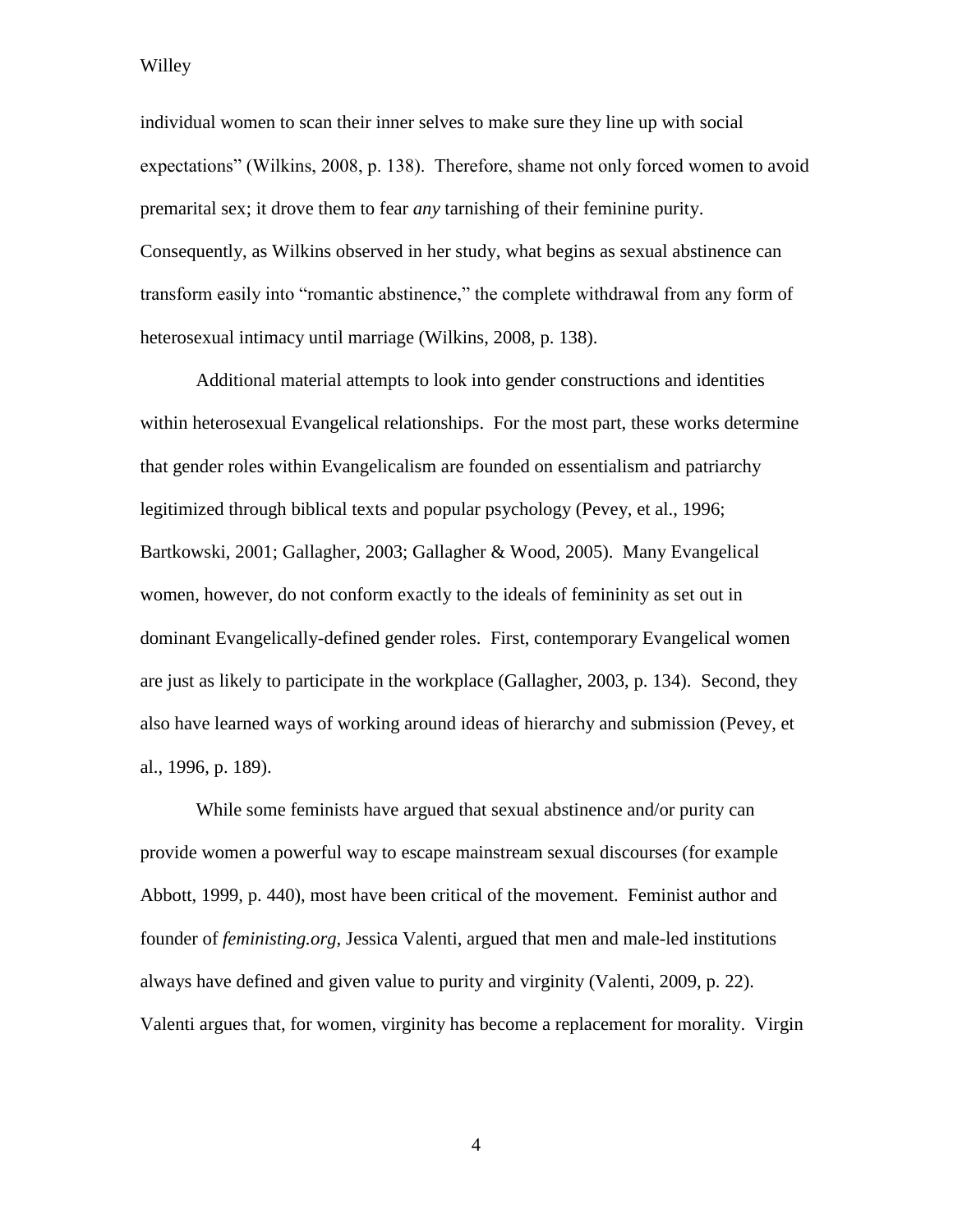women can act as ignorant and immoral as they want as long as they remain chaste. Thus, purity relies on a passive definition of womanhood (Valenti, 2009, p. 24).

That said, the rhetoric of the purity movement implies that purity takes strength and action (Valenti, 2009, p. 25). And to some extent, as mentioned earlier, purity does provide some temporary space within the tight conservative gender roles and scripts provided to them. Future rewards, however, of traditional Christian marriage legitimize this space, where the two parties reinstate dominant heterosexual discourses (Wilkins, 2008, pp. 133, 143). Therefore, despite the rhetoric of the purity movement, which asserts that purity requires strength and integrity, a woman's worth is still contingent on her "virginity" (Valenti, 2009, p. 25).

In contrast, discourse surrounding male abstinence makes virginity sound like a battle – a toil of inner virtue and vice (Wilkins, 2008, p. 124). <sup>4</sup> For men, purity is a choice. Through this choice rhetoric, they are able to maintain a level of autonomy and authority to which women are not privileged (Wilkins, 2008, p. 124). Thus, purity for men is more about "saving" other men's daughters from premarital sex than "saving" one's own "virginity" for the marital bed. <sup>5</sup>

# *Theoretical Perspective*

### *Pierre Bourdieu: Key concepts and definitions*

Social space (i.e. society) for Pierre Bourdieu (1930-2002) was multidimensional, composed of any number of "fields," which intersect and overlap in different ways and in different spaces. Simply put, a field is an arena for competition, a place where agents and

 4 Society has feminized the terms "virgin," "virginity," or "purity" to such an extent that I struggle to use it when I speak of men. I have managed, however, to push past this rhetorical struggle for the sake of clarity.

<sup>&</sup>lt;sup>5</sup> For an extensive literature review on the subject of Evangelicalism and sexuality see Willey [2010A].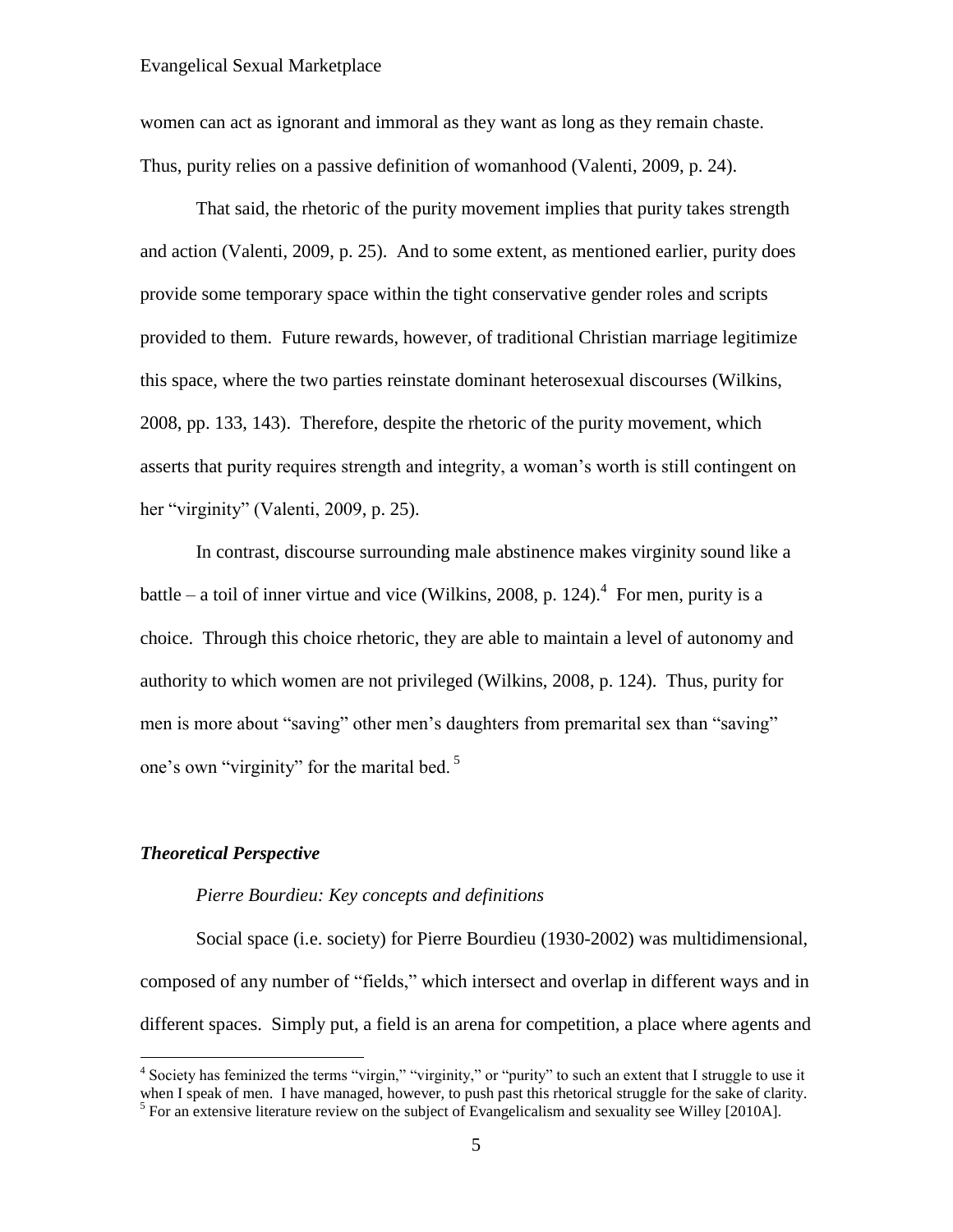$\overline{a}$ 

institutions compete for various forms of legitimate capital (Bourdieu 1996, p. 40). Furthermore, these fields are homogenous insofar as they function by similar logic (Rey, 2004, p. 332). For every form of capital, a related field exists where agents and institutions jockey for position and the accumulation, consumption, and/or production of the associated form of capital. The forms of capital acquired from these fields then prescribe one a position in the "meta-field of power" (Rey, 2007, p. 45).<sup>6</sup>

Habitus is what provides agents with the knowledge and the tools to participate in this struggle for capital—providing individuals with a "feel for the game" (Bourdieu, 1998, p. 25). In other words, it determines their "practice," which is the focus of much of Bourdieu's theoretical work (see Bourdieu 1977; Bourdieu & Wacquant 1992). In *Practical Reason,* Bourdieu describes habitus as:

generative principles of distinct and distinctive practices – what the worker eats, and especially the way he eats it, his political opinions and the way he expresses them are systematically different from the industrial owner's corresponding activities. But habitus are also classificatory schemes, principles of classification, principles of vision and division, different tastes (Bourdieu 1998: 8).

The habitus is what links agents to the material world, as it is fostered by one's material conditions of existence. From here, through a person's tastes and habits, the habitus renders various fields of the social world meaningful, and vicariously the various fields of the social world shape the habitus of individual agents (Bourdieu 1998, p. 8). Therefore, the habitus positions agents within a field, which in turn provides the agent with a certain amount of capital relative to that position. For example, one's habitus determines an

<sup>&</sup>lt;sup>6</sup> The field of power is where agents compete over the control of the state and its "statist capital granting power of the different species of capital and their reproduction" (Bourdieu 1998, p. 42 [emphasis added]). For example, *statist capital,* gained through the *field of power,* can influence the ability of the educational institution to grant degrees and thus influence the educational field and its ability to produce (and reproduce) educational capital. The field of power, therefore, is the primary location for class struggle and domination.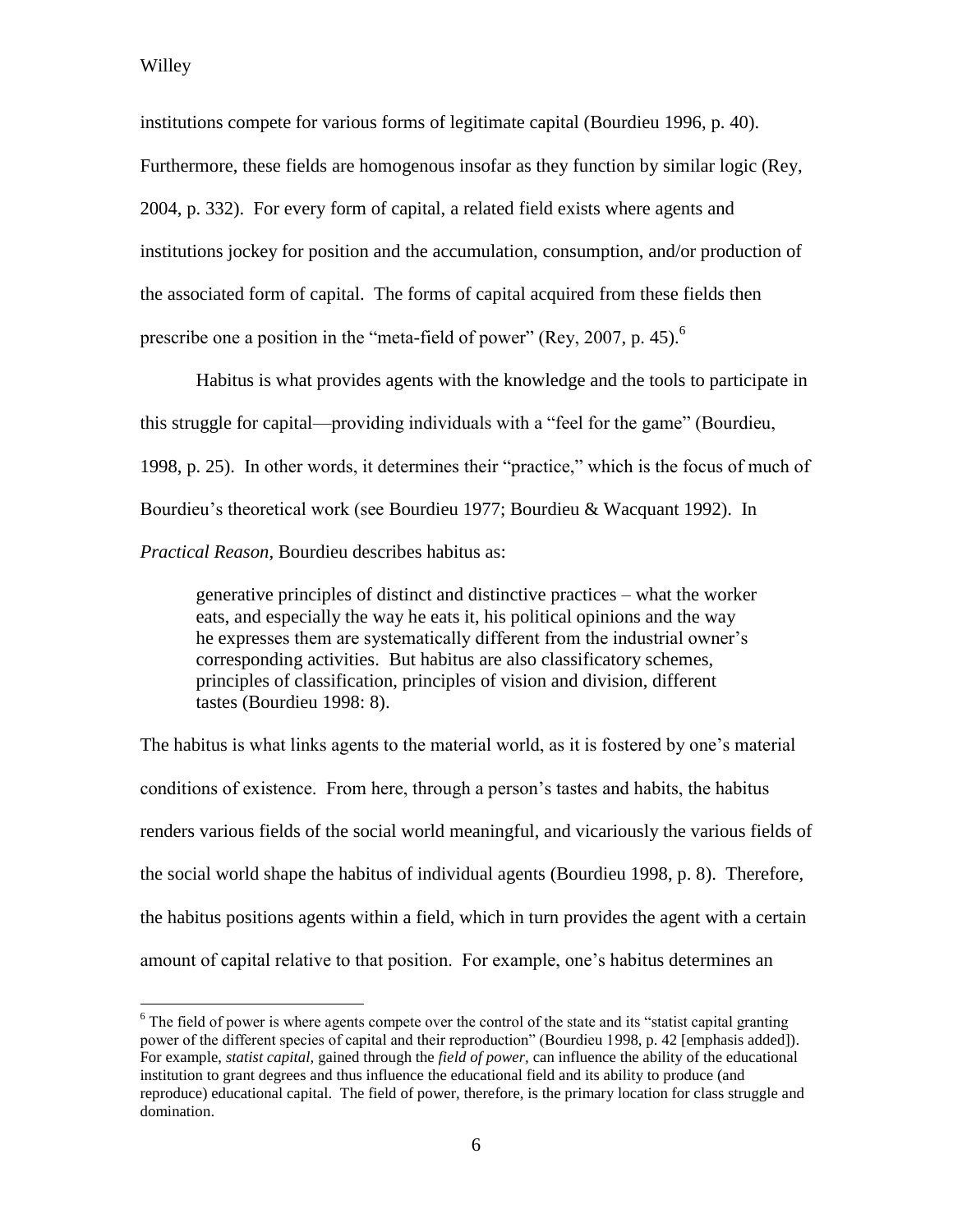agent's position within the religious field, which gives the agent access to a certain amount of religious capital.

Bourdieu's understanding of capital began with a traditionally Marxist understanding. Essentially, Bourdieu and Marx understood capital as accumulated labour that enables social agents to "appropriate social energy in the form of reified or living labor." Capital, for Bourdieu, gives the social world "inertia" and is what changes this world from being a simple game of chance to one altered by "accumulation," "hereditary," and "acquired properties" (Bourdieu 1986). That said, Bourdieu greatly increased the efficacy of this Marxist concept by extending beyond its strictly materialist connotations (Rey, 2007, p. 52).

Bourdieu divided capital into three "fundamental guises" from which all forms of capital take their form. In short, economic capital is capital in the Marxist sense. People who have a greater degree of control over the means of production have greater amounts of economic capital. Cultural capital exists in the form of a person's tastes, values, education, and credentials of all sorts. Individuals derive social capital from the personal, intimate, and informal networks and bonds we form with others (Bourdieu, 1986; Putnam, 2000, p. 20; Wuthnow, 2000). While cultural capital has to do with what one knows, social capital tends to depend on who one knows.

# *Religious Capital*

Credentials are an important aspect of cultural capital. The most important credential for an Evangelical Christian is conversion, most notably adult conversion, here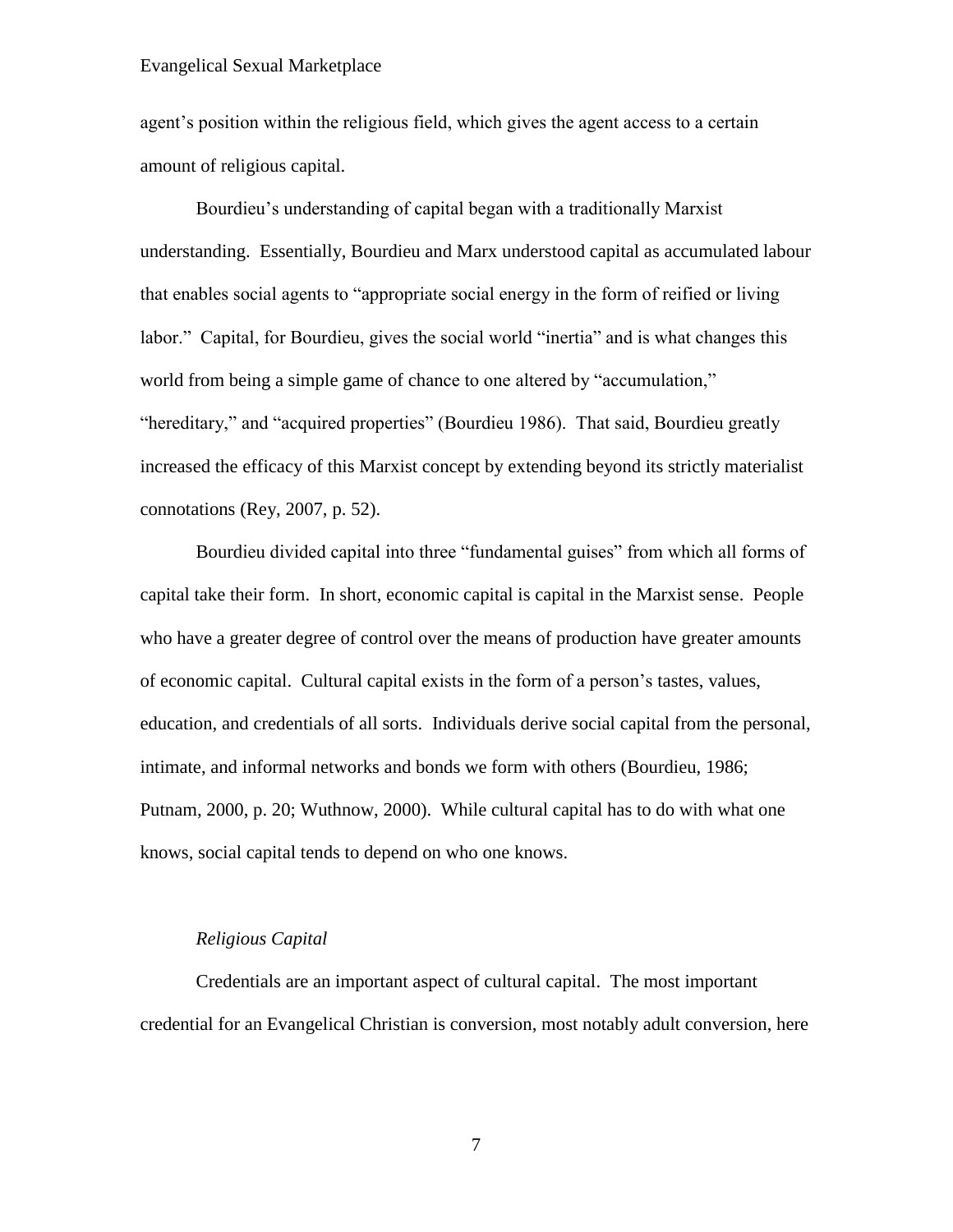one supposedly becomes *reborn* by the Holy Spirit (Fowler, et al., 2004, p. 15).<sup>7</sup> Theologically, this experience marks the moment where one is *saved*; where God's grace assures one's salvation. More importantly, however, is the story that comes with this experience of conversion—visions and relief from depravity and/or sinfulness. As well, realizations of previous wrongdoings are common themes of these stories. Often these stories develop from what one journalist termed "The culture of personal crisis" that "defines so many Evangelical communities" (Blumenthal, 2009).

The better the conversion story one can tell (involving the utmost amount of personal trauma), the greater amounts of cultural capital one can accumulate as a result. For instance, often people construct conversion accounts in ways that match the requirements and terminology that is appropriate to their given group. In addition, often agents alter their accounts over time to fit their situations—to fit any changes in their social positions (Snow & Machalek, 1984, p, 176). If a community comes to consider financial turmoil to be a paramount issue in society, then parishioners may overemphasize their financial situations at the time they converted. Along with other ritual events such as baptism and confirmation, conversion acts as a "prerequisite" for further action within Evangelical circles.

Within Evangelical Christianity (and all other forms of religion for that matter), we can see the existence of another form of capital: religious capital (see Bourdieu, 1987; 1991). Despite being a form of cultural capital, religious capital is specific to religious communities. In Evangelicalism, knowledge of rituals and texts, especially the Bible, is

<sup>&</sup>lt;sup>7</sup> For many Evangelicals, Pentecostals in particular, this rebirth symbolizes a second baptism by "fire." This second baptism follows from the events of Pentecost in the Book of Acts. Here the author described when Christ's disciples first experienced the Holy Spirit. In addition, through the "gifts" provided by the Spirit the disciples were able to convince thousands to convert and be baptized. This event provided the foundation for the early Church (Conkin, 1997, pp. 288-289).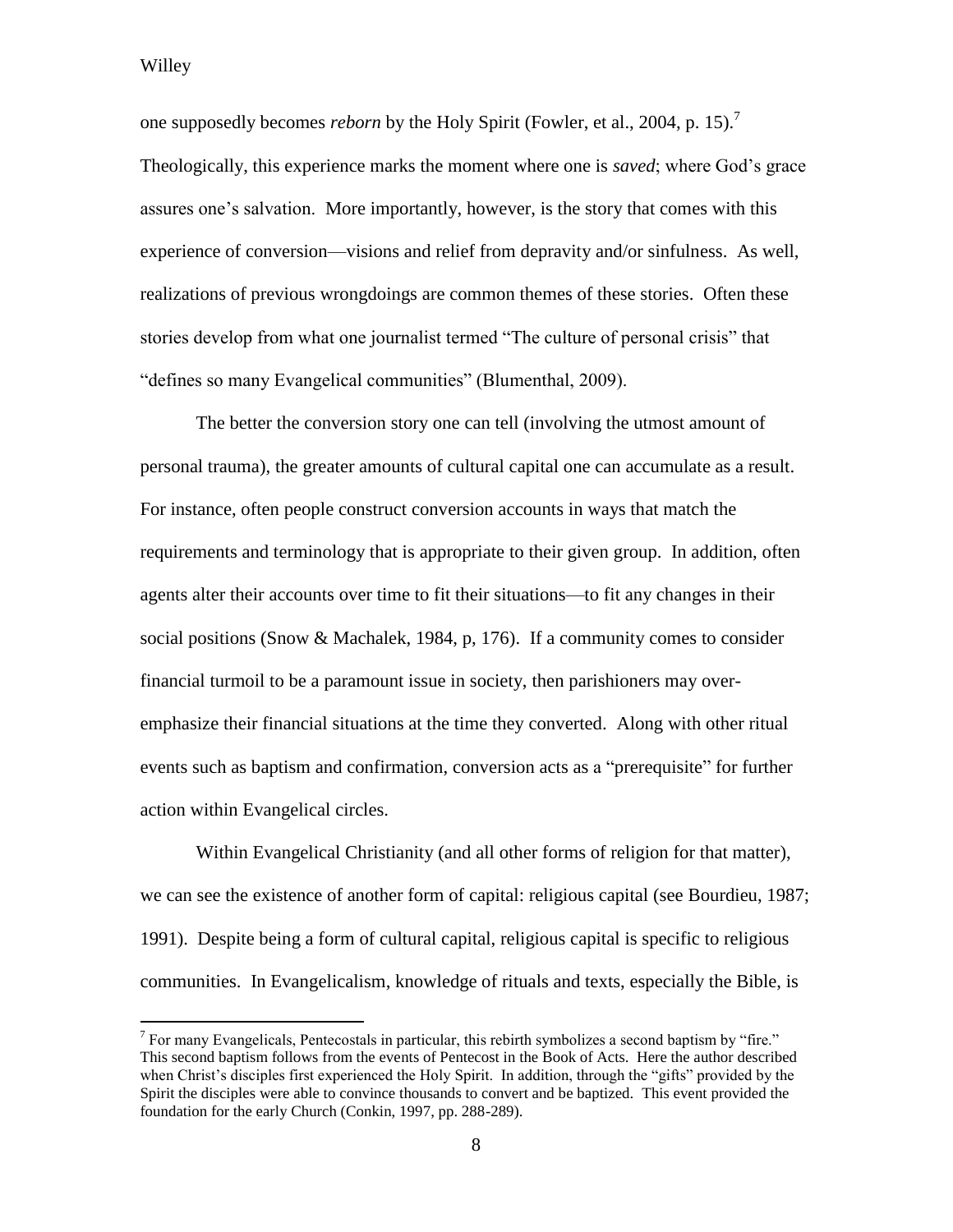very important. Being able to interpret biblical texts in a way that legitimizes and reproduces the community's perspective can help an individual to rise within the church. These people become the core of the Evangelical priestly class, and knowledge of the Bible can help a person rise within it (Bourdieu, 1987, p. 127).<sup>8</sup>

Evangelicals must learn the proper ways to express their religious and spiritual capital. Spiritual capital has to do with the methods that religious agents use to display their relationship with what they consider to be the divine. It is highly fluid and exists across religious lines, albeit in different ways (Verter, 2003). This form of capital is more easily traded than religious capital, because it is not confined to one specific religious denomination's texts, rituals, and dogmas. Rather, spiritual capital is what allows religious persons to better use religious capital. No matter what form a deity or supernatural phenomenon may take, individual believers must attempt to communicate with it in some way. From my understanding, this notion is spiritual capital.

### *Erotic Capital*

 $\overline{a}$ 

Another example of cultural capital that is particularly important to Evangelical Christians and this article is compliance to sexual norms. Just like many modern social groups, Evangelicals are sex-obsessed. As such, it is important to understand the ability of one's sexual status to evoke erotic desire in others. From this perspective, one's status as an abstainer acts as a form of "erotic" or "sexual capital" (Martin & George, 2006;

<sup>8</sup> When defining religious capital, Bourdieu argued that Weber's concept of charisma "must be understood in relational terms" (Engler, 2003, p. 446). Through this process, Bourdieu conceptualized religions as having two primary forces: namely the "priest" and the "prophet" (Bourdieu, 1987; 1991). The priest represents the forces of orthodoxy that vie for control of "religious capital" against the prophet and the forces of heterodoxy. Thus for Bourdieu, Weber's concept of the "routinization of charismatic authority" represents the "consolidation of control over religious capital, as prophet becomes priest." Furthermore, Bourdieu emphasized that a charismatic prophet requires specific material conditions in order for his heresy to gain followers (Bourdieu, 1987, p. 130).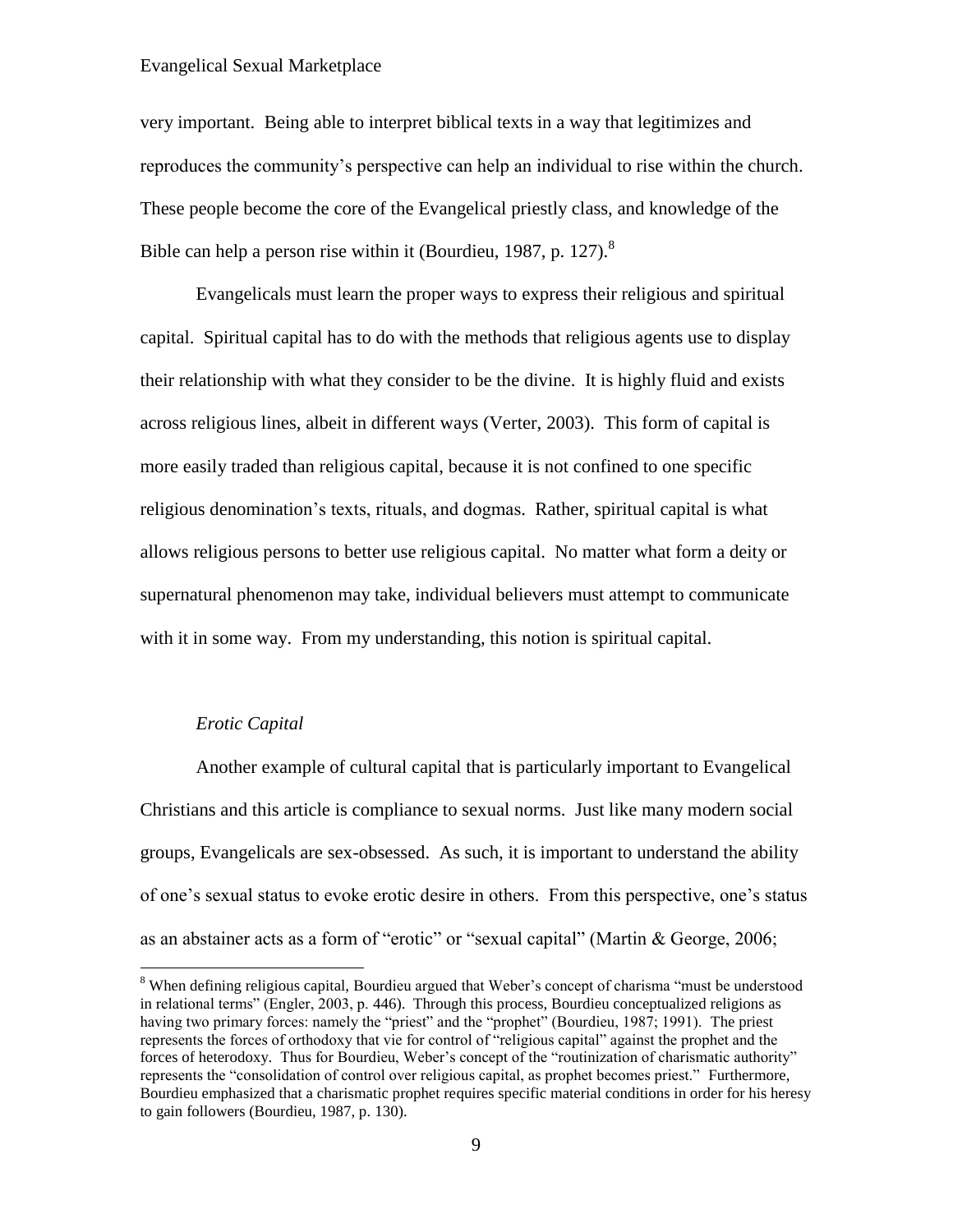Green, 2008). In short, erotic capital is "the quality and quantity of attributes that an individual possesses, which elicit an erotic response in another" (Green, 2008, p. 29). In other words, erotic capital is what people consider "sexy."

Like all other forms of capital, the erotic variety links directly to one's habitus; what one considers sexy is explicitly related to one's objective social history (Green, 2008, p. 30). Unlike some other forms of capital, however, the field of where one can exchange erotic capital for other forms often is linked to a physical site, such as a bar, or in this case a church (Green, 2008, p. 28). That said, the goal for Evangelicals is not just to "elicit an erotic response in another," but rather, it is to induce an erotic/emotional response that could potentially lead to marriage—in addition to sex. Nonetheless, the addition of marriage only changes *what* Evangelicals consider attractive and does little to change how they use erotic capital.<sup>9</sup>

# *Methods*

 $\overline{a}$ 

My work at Grace would be more appropriately described as what Loïc Wacquant calls "observant participation" rather than participant observation (Wacquant, 2004, p. 5).<sup>10</sup> By this comment, I do not mean that the church swept me away in some religious fervor. There were countless times that I found myself actively debating with the members of the congregation in discussion groups, conversing openly with individuals, and contemplating the exact purpose of a sociologist in this context. Moreover,

<sup>&</sup>lt;sup>9</sup> I had thoughts of creating a form of capital at this point, such as romantic or courting capital. I feel, however, this change would take away from the role that sexual politics play in abstinence practices and discourses. Thus, I will continue to use Green's term—erotic capital.

 $10$  I gained ethics approval as part of the requirements for the class for which this study took place. Prior to commencing the research project, I provided a research script describing my project to one of the church leaders and asked for permission to attend church services and functions. I required that all participants sign detailed consent forms. Furthermore, the potential risk of harm for those involved was minimal and met the guidelines set out in the *Tri-Council Policy Statement on Ethics*.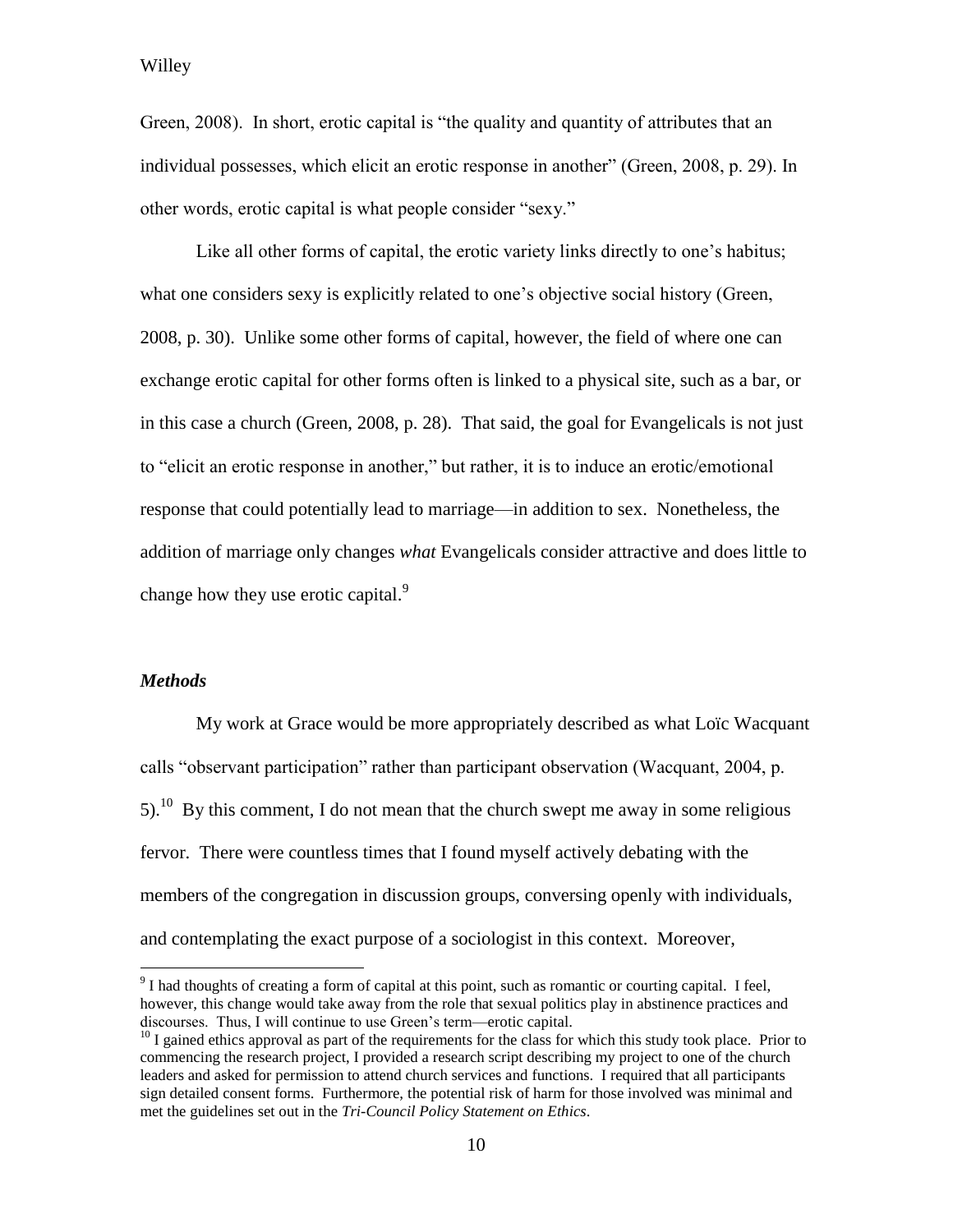considering that contemplation was very much the goal of great portions of the young adult services, this activity was far closer to participation than observation.

By the time I had terminated observation, I had attained seven interviews: five congregants and two pastors. I kept detailed fieldnotes of all of my research activity. I took these notes from a reflexive perspective to preserve my awareness of the constructed nature of my observations (Bloor & Wood, 2006, p. 145). This process enabled me to bracket some of my own perceptions and biases, and better understand my own position within the fields relevant to the community. In this way, reflexivity helped to increase the level of objectivity and validity in my observations.

At the completion of the observation period, I transferred all of the interviews and field notes into NVIVO 7 where I analyzed and coded them for any themes, patterns, discourses, and/or ideologies that were prominent. In this process, I particularly focused on codes involving abstinence and sexuality.

That said, while the design of my project encouraged depth and quality of data, it also created a number of limitations. Several notable limitations exist about this project. First, as with all ethnographies, the problem of replicability remains. To the best of my abilities, I tried to offset this deficiency through triangulation. I completed this process by using multiple methods: participant observation, interviews, and thematic analysis of internal and external resources. Nonetheless, I cannot guarantee that another ethnographer could return to Grace and draw the same conclusions.

Second, it took far longer to gain access to the group than I expected. Gaining the rapport necessary to ask for interviews related to a sensitive topic, such as sexuality and religious belief, proved incredibly time consuming. Moreover, because I had to complete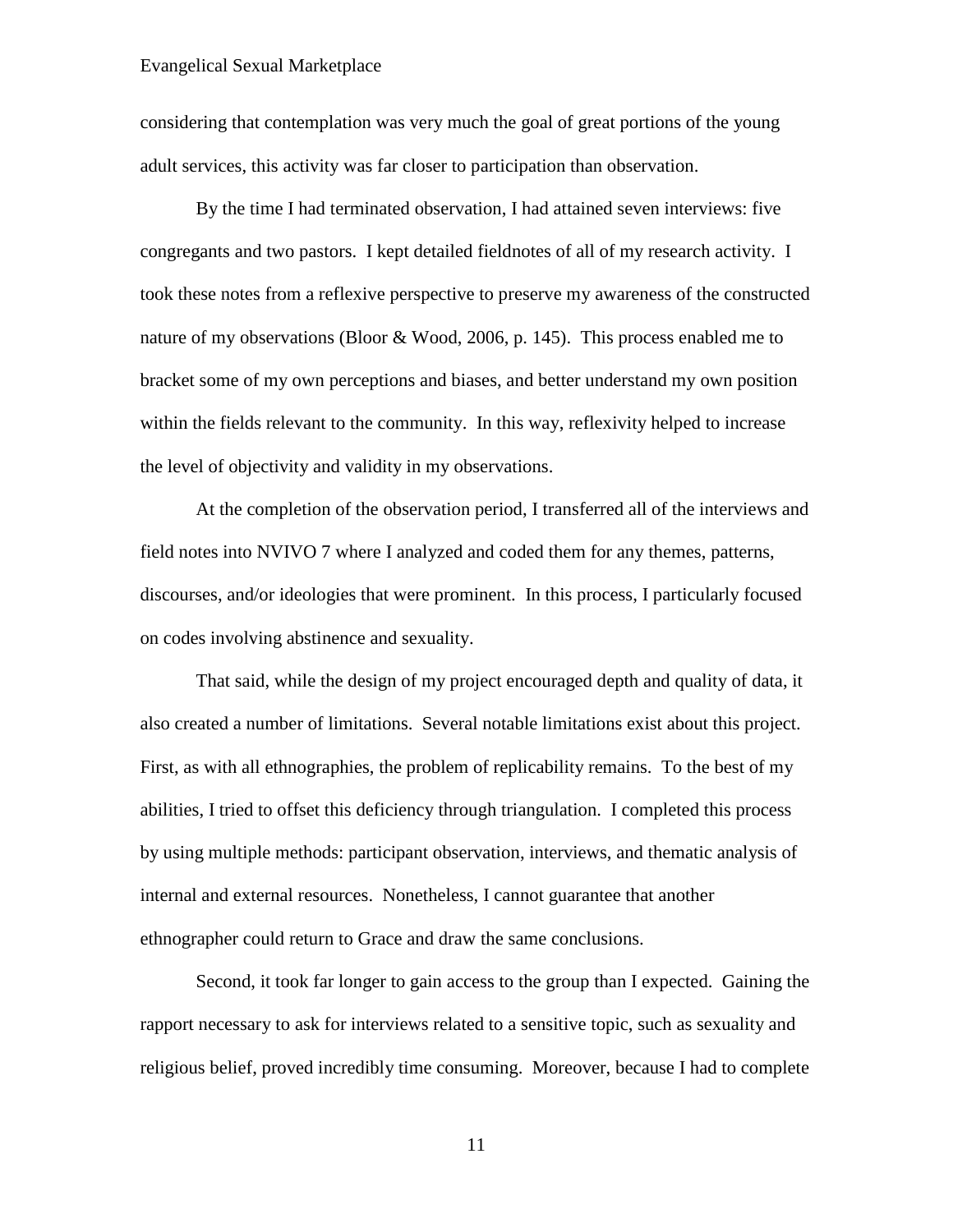this project as part of my Master's requirements and thus had to finish it by a certain date, I was unable to extend my project any longer to compensate for this issue. I feel that with additional interviews and observations, I could have provided a greater depth of analysis.

Finally, my project was limited to a single site—a single Evangelical church. This situation greatly limits the conclusions I can draw. While I can state that Evangelical churches generally have similar structures and reproduce similar discourses (Reimer, 2003, p. 118), I obviously cannot guarantee that one will find a defined sexual marketplace in every Evangelical church one encounters.

# *Results and Discussion*

# *Understanding the Importance of Heterosexual Marriage and Relationships*

Through the duration of this project, I never doubted the importance of heterosexual marriage and relationships to my participants. In fact, I would argue that Evangelicals have elevated marriage to one of the most paramount (if not the most paramount) rituals in Christianity, surpassing both the Eucharist and baptism. It is so important, that, as one of my participants described to me, even homosexual Evangelicals (such as Brian Pengelly who describes himself as "a Gay, Evangelical Christian Youth Pastor, who is married to a Lesbian" [Pengelly, 2010]) marry a member of the opposite sex. Next to religious status, marital status is the primary means by which (my participants at least) defined themselves: one is either married, dating, single, or what Pastor Alex termed, "desperately single."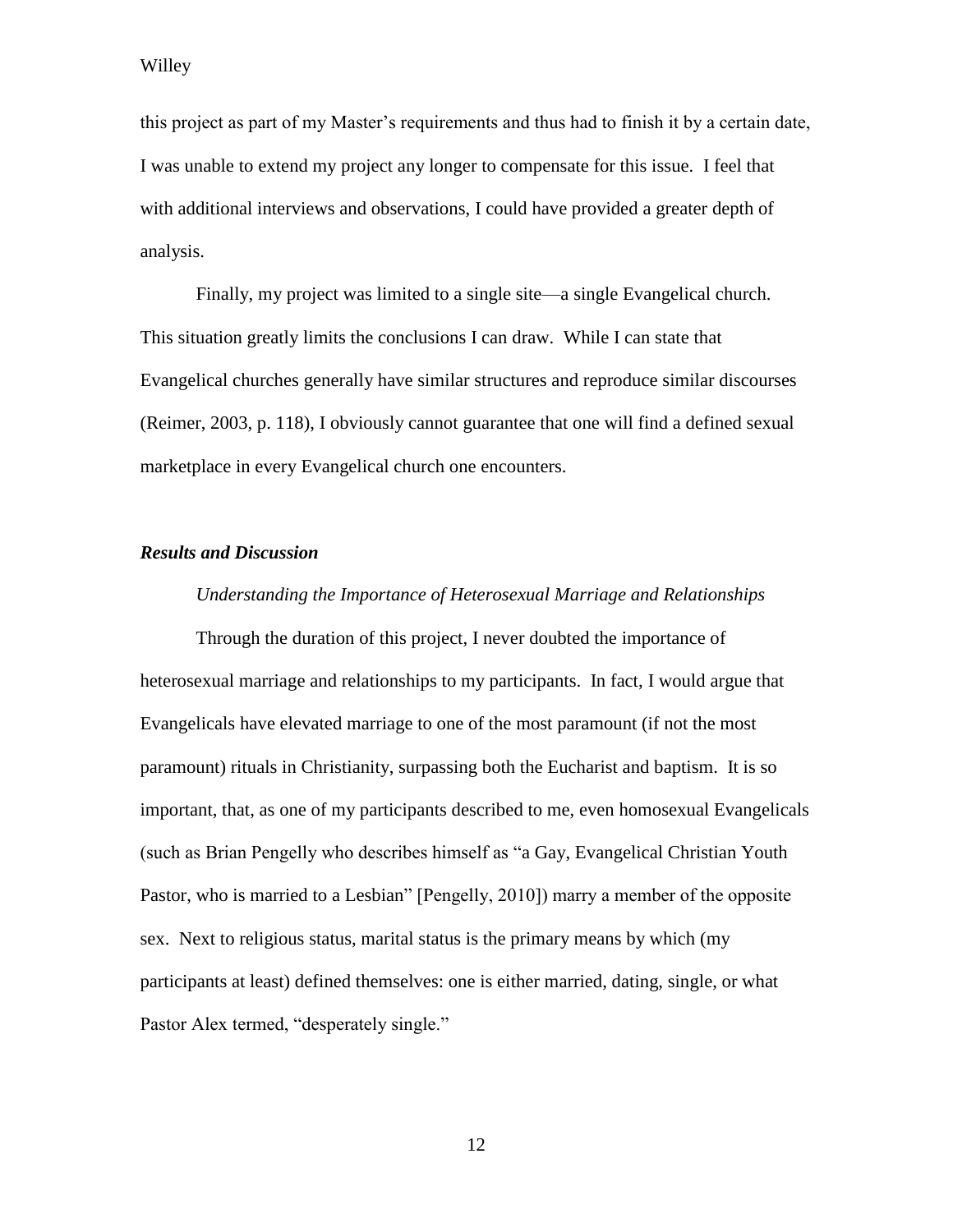$\overline{a}$ 

The inclusion of this category by Pastor Alex reinforces the importance of heterosexual relationships for Evangelical young adults. These individuals desperately seek the validation of a partner, their community, and God. Alice, a married female participant, admitted that at one time she feared that she would never meet a suitable mate. Matt, a single male participant, lamented his struggles to find a mate and continues to wait for fate, or "the right social circumstances," to bring this person to him.

Furthermore, Matt and several other participants intricately connected the process of finding a mate with divine design and God's will. Allen, a married male, stated that he just had to wait for "God's timing," when it came to meeting his life partner. Pastor Jordan suggested that it was a real "God kind of thing" that brought her/him to her/his partner.<sup>11</sup> Pastor Jordan also believed that young persons needed to place more trust in God for meeting a mate.

Several of the male participants firmly held that the sole purpose of dating was marriage. In one instance, Allen said:

My view of dating has always been, well it can be for fun and hanging out and everything. Dating for me, its primary function is to find a life mate, right? ... And until you're ready for that I don't see it as serving any purpose. You know, fourteen-year-olds going out and dating, I just wouldn't agree with. There is no point in that.

Stan, a single male, reiterated this point. He acknowledged that he completely pushed off the idea of dating until he had resolved his "ambition." In addition, Pastor Alex suggested that one should consider another's future husband or wife when dating, and

 $11$  In order to make the most of my data while preserving the anonymity of my participants, I needed to suppress pseudonyms and gender in some instances.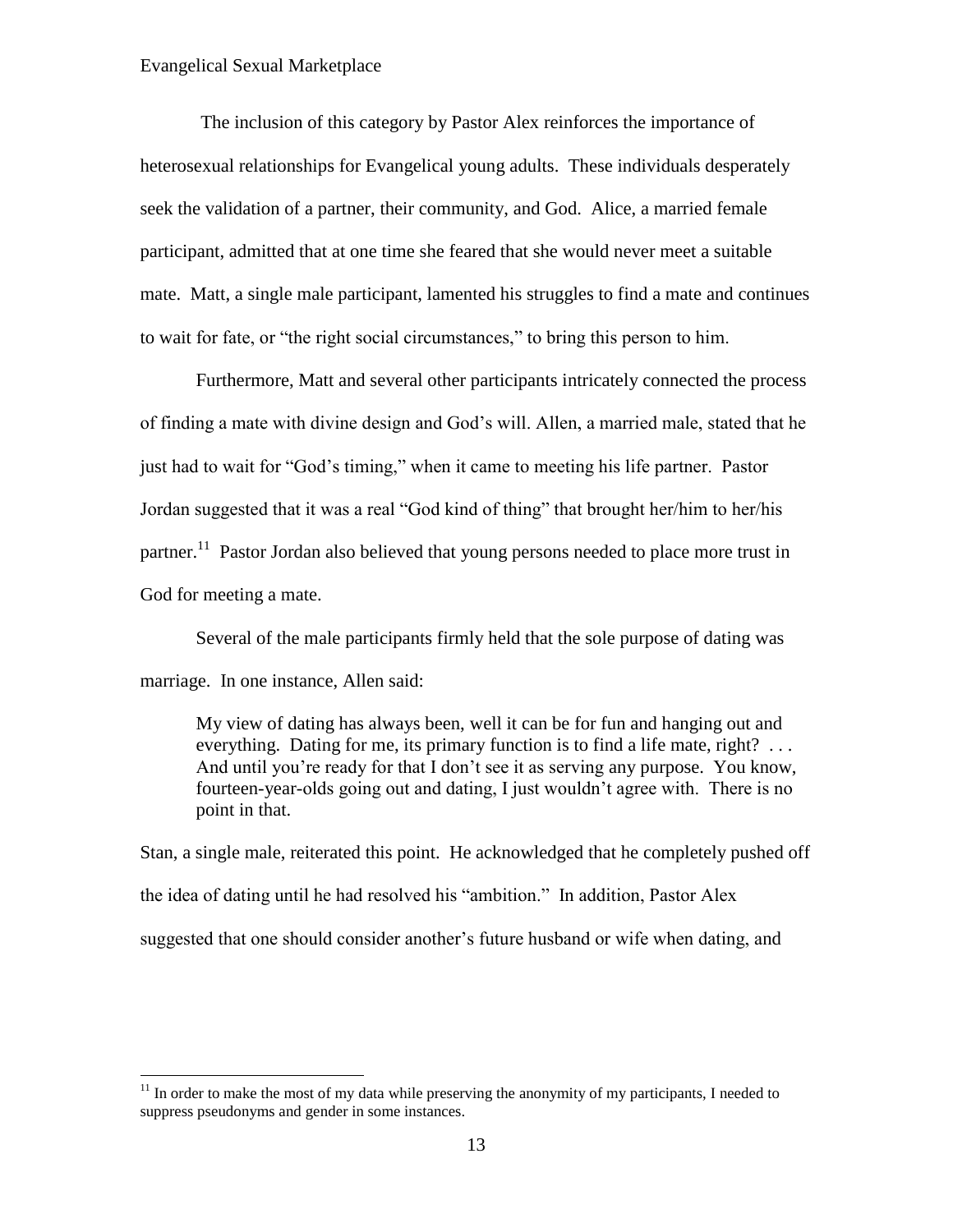$\overline{a}$ 

even suggested that young men should vet a woman's father prior to initiating any sort of relationship (a process very similar to that supported by the purity ball movement).<sup>12</sup>

Furthermore, both Stan and Allen believed that there was a proper time for marriage and both were fully committed to wait until this time arrived; neither worried about struggling to find a mate. In fact, Allen revealed quite the opposite:

My criteria? I have pretty high standards. I probably couldn't be with someone . . . who had been with someone.... But I felt that I was a pretty good catch, especially compared to so many other people out there.

Both Stan and Allen revealed a great deal of confidence, even nonchalance, in their ability to find mates. These comments stood in stark contrast to the more "desperately single" participants whom I interviewed.

# *Courting and Capital*

Evangelicals look for numerous qualities in a potential mate. Many of these qualities are identical to those of the general population. Those in the Evangelical subculture, however, tend to find several qualities more or less attractive. To describe these

<sup>&</sup>lt;sup>12</sup> "Purity balls" are the "apogee" of the contemporary purity movement (Treays, 2008). These events have four essential components: the dinner, the covenant, the procession, and the dance. As the name implies, purity balls are set-up as black-tie formal affairs (somewhat akin to high school proms and wedding receptions). Fathers wear tuxedos and suits while their daughters wear gowns suitable for their high-school proms. The dinner is like any other formal dinner: a catered meal with a choice of chicken or fish. Fathers sit with their daughters, who range from four to twenty-four years of age, and listen to others, such as Randy Wilson, speak about the importance of purity (Gibbs, 2008, p. 37).

The foremost event of the evening, however, is the fathers reading and signing of the covenant. At the center of each table, there is a covenant for the fathers to sign and read aloud to their daughters. This covenant states:

I, (daughter's name)'s father, choose before God to cover my daughter as her authority and protection in the area of purity. I will be pure in my own life as a man, husband and father. I will be a man of integrity and accountability as I lead, guide and pray over my daughter and my family as the high priest in my home. This covering will be used by God to influence generations to come (Generations of Light, 2007).

Some fathers follow this reading by placing a purity ring on their daughters' ring fingers; others give their daughters locked pink boxes and the fathers "symbolically" retain the key (Valenti, 2009, p, 67). In practice, this covenant gives fathers a great deal of influence over the sexual practices of their daughters. The covenant often gives fathers the right to vet potential suitors. In other words, young men have to pass an interview with a woman's father in order to date and/or marry her (Treays, 2008).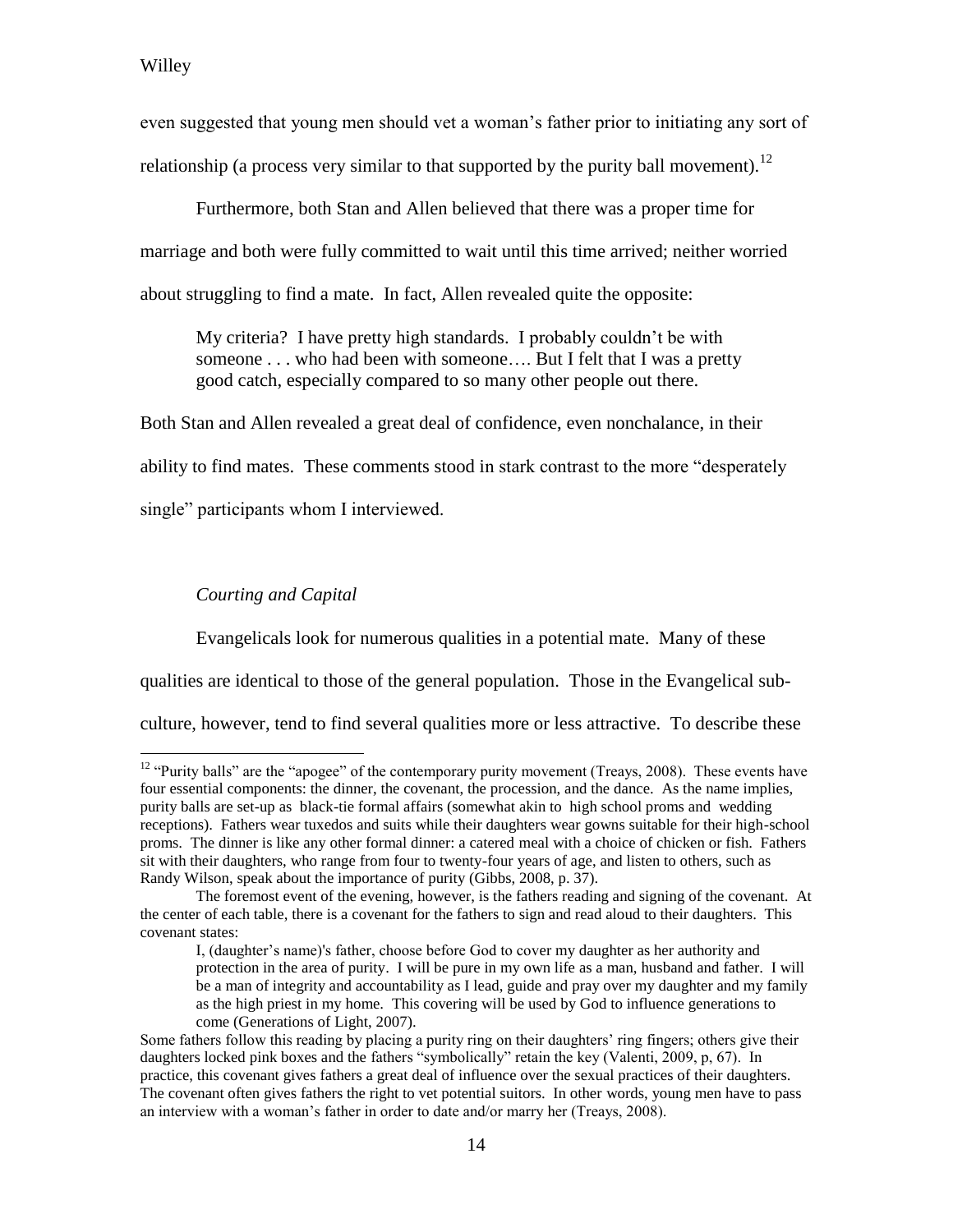qualities, I am going to reintroduce Bourdieu's concept of capital. In particular, I am going to lay out three general forms of capital that enabled my participants to attract and court potential life partners: worldly capital, Christian capital, and virgin capital.

# 1. Worldly Capital

Worldly capital includes those qualities that persons both in and outside the Evangelical sub-culture find attractive. Common items, such as physical appearance, intelligence, and compassion, fall within this category. Physical appearance was of particular importance for the male participants. Pastor Alex emphasized this fact when he half jokingly reduced what young Evangelical men look for in a mate to "big boobs." In addition, Stan and Allen both made statements to this effect. Allen actually spoke at length about a girl he once found attractive in a "worldly sense." Later, he explained what he meant by "worldly:"

Robin: You mentioned that one previous girl was attractive in a 'worldly sense.' What do you mean by that? Allen: She defined my 'type'…. Defined my type. Just someone I would really like to get physical with mostly. Robin: So when you use the word 'worldly' that is what you are saying? Allen: Yes, smart and beautiful.

This section of dialogue is what led me to describe these qualities as worldly capital elements of attraction that Evangelicals feel they share with the rest of society.

Nonetheless, the women I interviewed did not feel that physical attraction was as important when looking for a potential husband. When asked if physical appearance was important in a potential husband, Jackie, who is a single woman, responded, "No, I guess I am not really superficial. I don't know. Just as long as they don't look like a slob. You know what I mean? They actually have to make an effort to look presentable, I guess."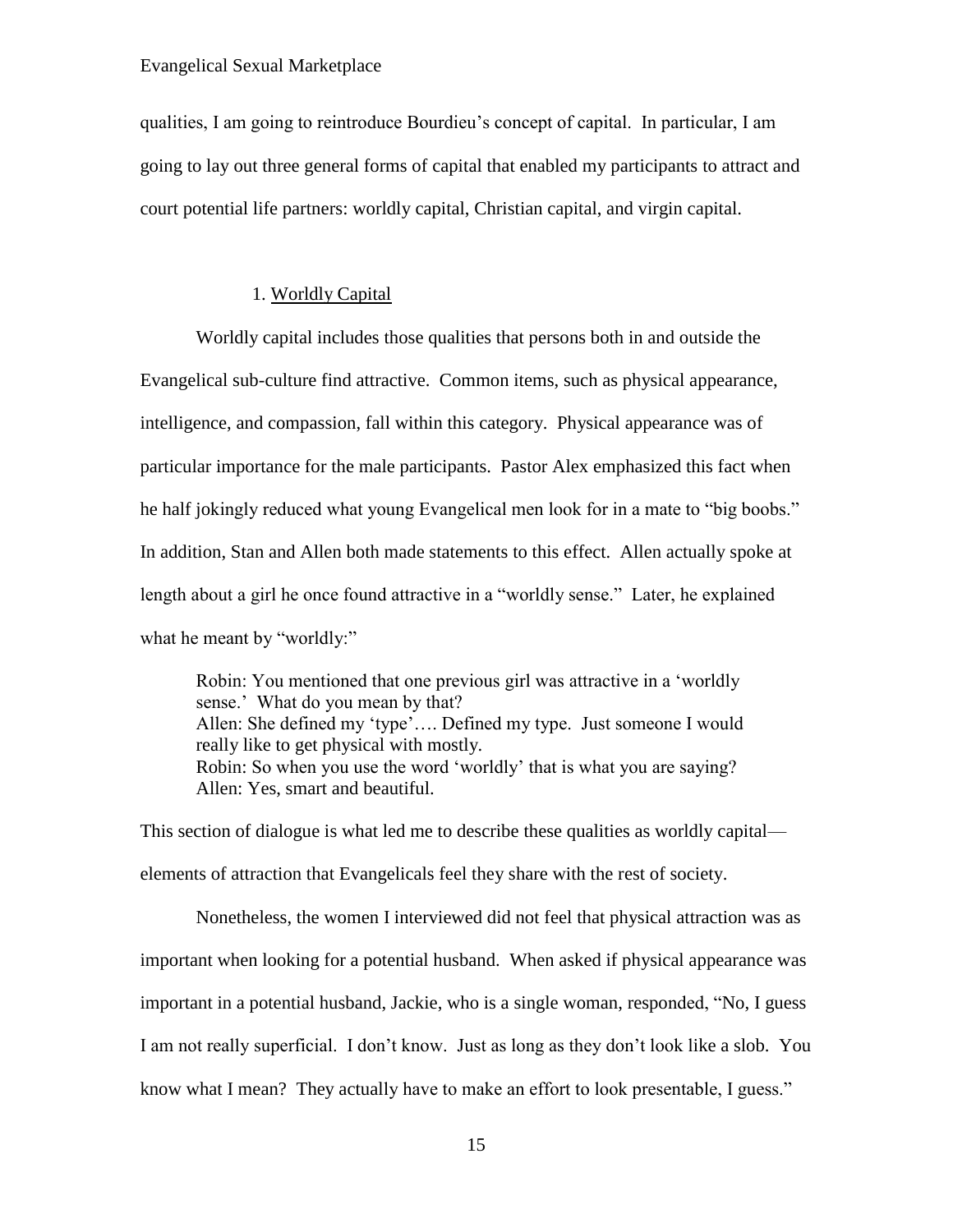In addition, when asked what qualities she would hypothetically look for in a potential mate, Alice stated: "They [sic] have to be so good looking! (laughs) No joking. For both me and [my husband] that was kind of our last, our least [important characteristic]."

These differences go a long way in explaining some of the things I observed while attending the young adults services at Grace. One (highly subjective) observation I made was the pattern of relatively good-looking girls dating relatively not-so-good-looking guys: "I am starting to see a pattern with these youth: pretty girls and nerdy guys." In comparison to men, the women at Grace appeared far less particular when it comes to physical appearance in potential husbands.

In addition to physical appearance, the participants mentioned several other more worldly items that they considered attractive. They described general qualities, such as intelligence, consideration, integrity, sense of humour, patience, and honesty, as being very important. Several participants also described having similar familial and social backgrounds as an important element in forming good relationships and marriages. Alice suggested that it was important to find a husband who understood and appreciated her "roots" and "background," and appreciated family the same way she did. Comparably, Pastor Jordan suggested that familial background was imperative in the success of one's marriage.

All but one of the participants neglected to mention that sexual compatibility would be something important for a relationship. Pastor Jordan, however, did state that a person should trust that God would not provide someone with a mate with whom one would not be sexually compatible. Conversely, Pastor Jordan did mention that knowing he/she was 'compatible' with her/his mate helped their premarital relationship.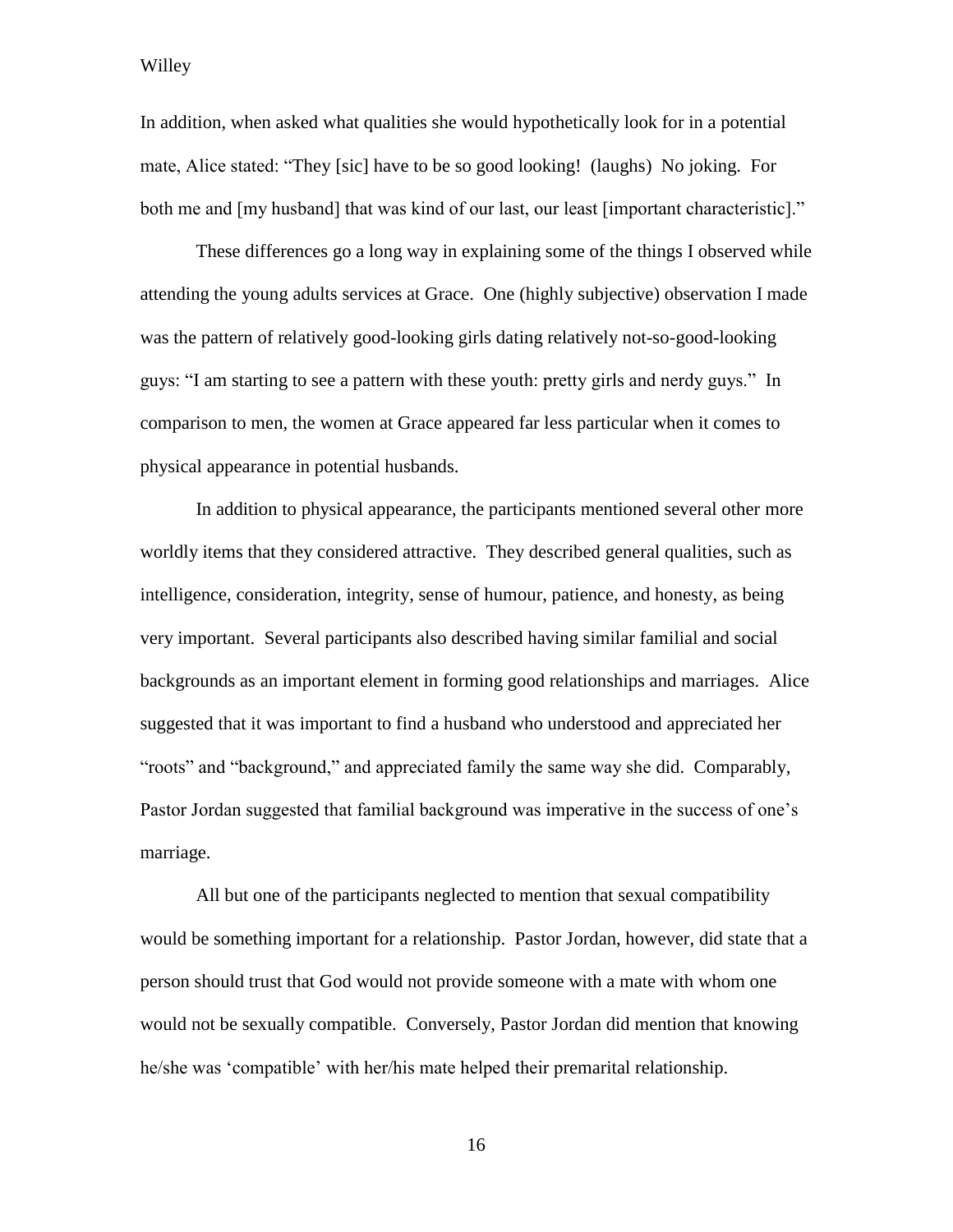## 2. Christian Capital

Christian capital is a more defined Christian version of spiritual capital. All of the participants stated they would only marry a "Christian." Thus, a Christian identity became a virtual prerequisite for marriage. When I continued to inquire if denomination mattered in a potential wife/husband, all of the participants to whom I asked this probe replied that it did not. That said, many of the interviewees had rather specific definitions of what they considered the essential components of a Christian identity. Therefore, while each of the participants openly stated that denomination did not matter when meeting a mate, how they defined the essential components of the Christian faith removes individuals from certain denominations as potential mates.

Several of the participants stated that they were looking for a "mature Christian"

or someone who exhibited elements of "Christian wisdom." In this regard, Stan stated:

Stan: And then also we would think of it as Christian wisdom too. Or theological wisdom. Robin: How would you define theological wisdom? Stan: An understanding of the Bible. Like not someone who is a beginner…. 'Cause I grew up in a Christian home all of my life, right? And I see the verse in my head, 'Don't be unequally yoked.' But, yeah, that can be applied to non-Christian and Christians. But it also can be applied to two Christians at the same time. Where one person is very different in what they [sic] believe or very different in their position in their faith or whatever than another person, it's hard to, you know.

Alice referred to Christian wisdom slightly differently: "Well, I wanted, number one

would be, a Christian. I would say a mature Christian . . . or a maturing Christian.

Somebody who really took their [sic] Christianity to heart." Similarly, Pastor Jordan

stated:

So we almost have identical backgrounds . . . and we have very identical ideas of the future and ministry and how we are in ministry and what ministry means to us. So that is very important and I can't imagine being married to somebody who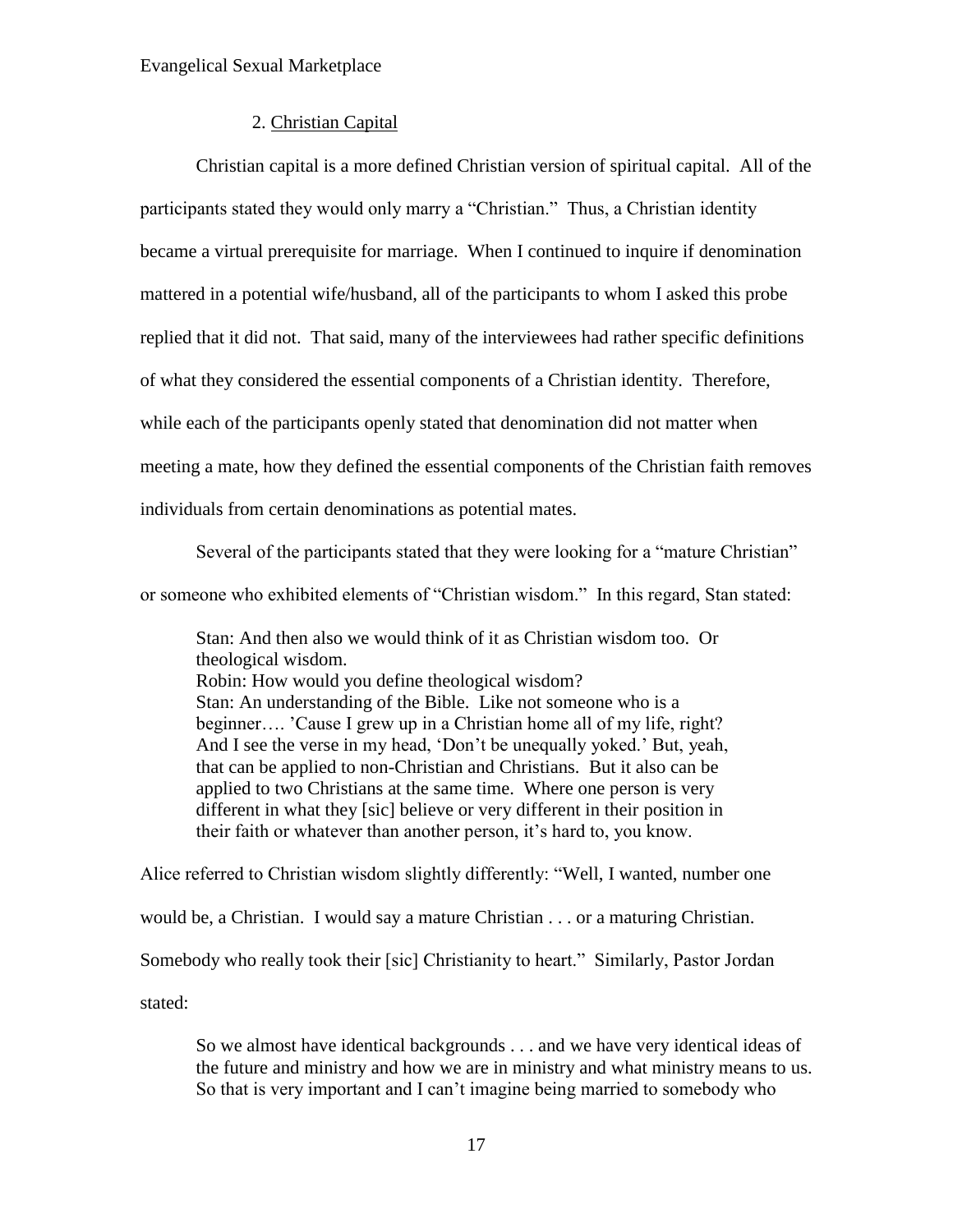didn't have a similar calling or similar view or similar whatever. That would be so incredibly difficult.

Thus, certain elements of faith, such as biblical knowledge and proper expression of faith,

come to act as capital, which can potentially attract a mate.

Finally, Matt was the only participant to state that a belief in wifely submission

was something he found important in a future mate. To this effect, he opined:

And she has to be willing to submit as I believe in the Bible it says in Genesis, I believe in chapter three, that a woman would always submit to a man. It says in the New Testament as well that a woman will always submit to a man. 'A wife should submit to her husband as husband should submit to the Lord.' . . . But the man will understand his responsibility as husband to make the wise decision and so [sic: I] he will carefully seek the council of his wife.

This was the only time I specifically heard of the doctrine of submission at Grace. For the most part, Grace appeared relatively progressive in terms of gender roles. For instance, [pseudonym suppressed] vehemently supported women in ministry and actually spoke against churches that do not allow women to hold these positions. Conversely, I found instances where women had made significant concessions for their husbands, and men certainly remained the most vocal and influential members of the church community.

# 3. Virgin Capital

From my first visit to Grace's young adult service, where the Pastor suggested that abstaining until marriage was a "universal" value held by all major religions, to my last interview where Pastor Alex affirmed the pivotal nature of abstinence in forming good marriages, I never doubted the importance of abstinence for the Evangelicals at Grace. Specifically, Pastor Alex said: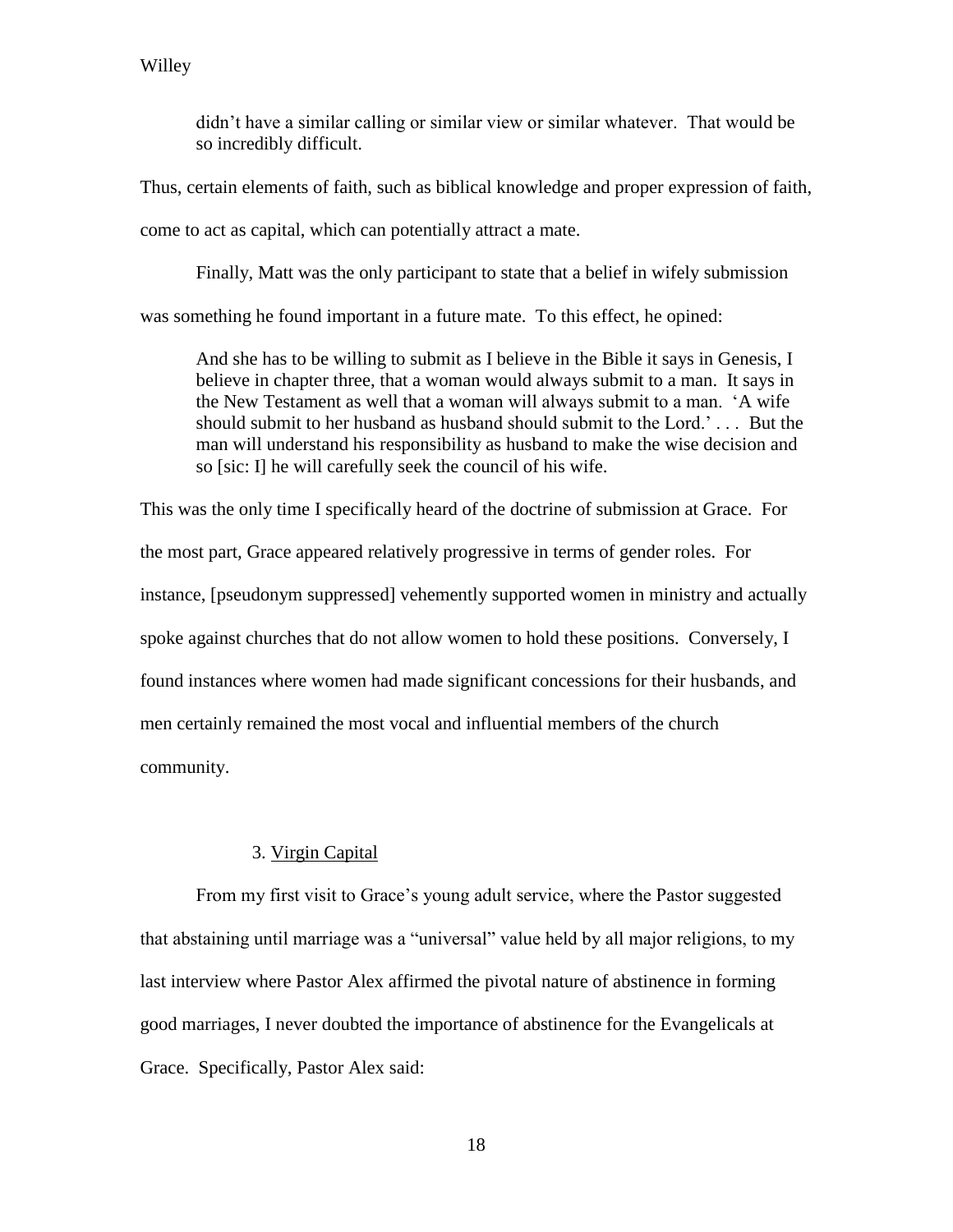Robin: How important do you feel premarital abstinence is in forming good marriages? Pastor Alex: I think it is really important . . . I think it is probably the best gift you can give someone. You know your virginity. There is [sic] not too many things that are held sacred, and even virginity is not even held too sacred. But there will only always be one first.

Earlier he/she explained that sex was meant for marriage. Allen, however, described this

concept far more clearly: "'Cause let's face it, I don't care what you believe, God set-up

sex and marriage as the only way [sex] should ever happen."

Of the seven people I interviewed, six were virgins or abstained until marriage;

only one, Pastor Jordan, had sex prior to marriage. Interestingly, Pastor Jordan does not

consider this premarital activity to be problematic:

Like, the physical part of the relationship was good and hard. It was really good, then we felt the need to tone it down, which was really hard. We didn't wait until we were married to have sex but then as we were getting like, as we got engaged we ... just decided not to sleep together anymore, which was hard but totally worth it. So it was interesting and hard. Not like I regret sleeping with [him/her] before or anything.

That said, Pastor Jordan later admitted that many people, such as the head Pastor at his/her church, assume he/she was a virgin when she/he was married, and he/she fails to see a need to correct this assumption.

All of the interviewees said they would prefer to marry a virgin. Most said they would be willing to marry a non-virgin if that person was in a 'good' place when they met them. Allen and Stan, however, displayed more reluctance about the prospect of marriage to a non-virgin. They both argued that they deserved someone who put as much effort into remaining "pure" as they did.

The people of Grace intricately connected sexual activity and the lack thereof to one's moral character. Allen stated, "But that means, that means, you are either someone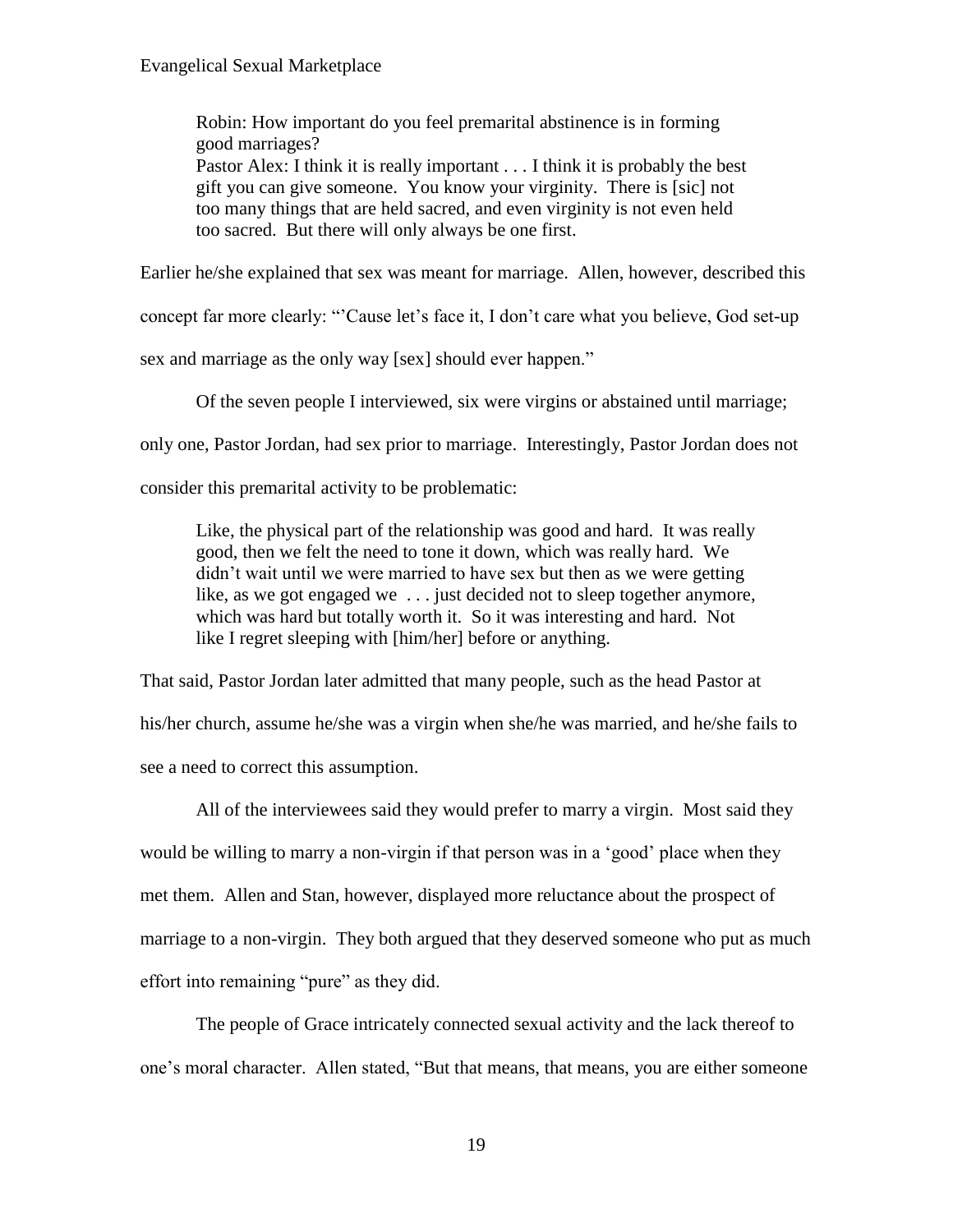who did that or someone who didn't. And that shows a certain strength in character. Not your strength, God gives you the strength." Stan suggested that abstaining was a sign that a person was "responsible" and had a degree of "maturity."

Jackie described abstinence as a key element in her Christian identity, something that separated her from the rest of the "world." Moreover, Alice connected sexual purity directly to one's spiritual worth:

Robin: So you were talking about purity earlier on, what would you consider purity? How would you sum it up? Alice: I think it's just a respecting your body as a holy temple. I guess if we are talking about sexual purity, or more specifically bodily purity, and it is connected very much with your soul. If you respect yourself and your body and you respect it as a holy temple, especially like sexually, then it's definitely interconnected with, I guess, your soul or your spirit or Christian faith—your Christian walk. I think it's almost—I'm pretty convinced, but not 100 percent convinced, that if you disrespect your body sexually that over time your relationship with God is strained.

According to Alice, therefore, sexual activity prior to marriage may be incompatible with

faith.

The participants noted numerous other negative consequences of premarital sexual activity. Most obviously, in both the interviews and my observations at Grace, members constructed premarital sex as a risky and even dangerous activity. In other words, to have premarital sex one necessarily risked sexually transmitted infection, pregnancy, and abortion. Furthermore, Pastor Alex explained that this risk began with virtually any physical contact:

That goes back to my comment about where making-out leads to. And I have even heard some people say, making the promise that they will not do anything to their boyfriend or girlfriend that will bring on an arousal. And being a teenager, and I remember that holding hands that may happen. So where does holding hands lead? Right? The longer you can delay that initial physical contact I think the better. I think from my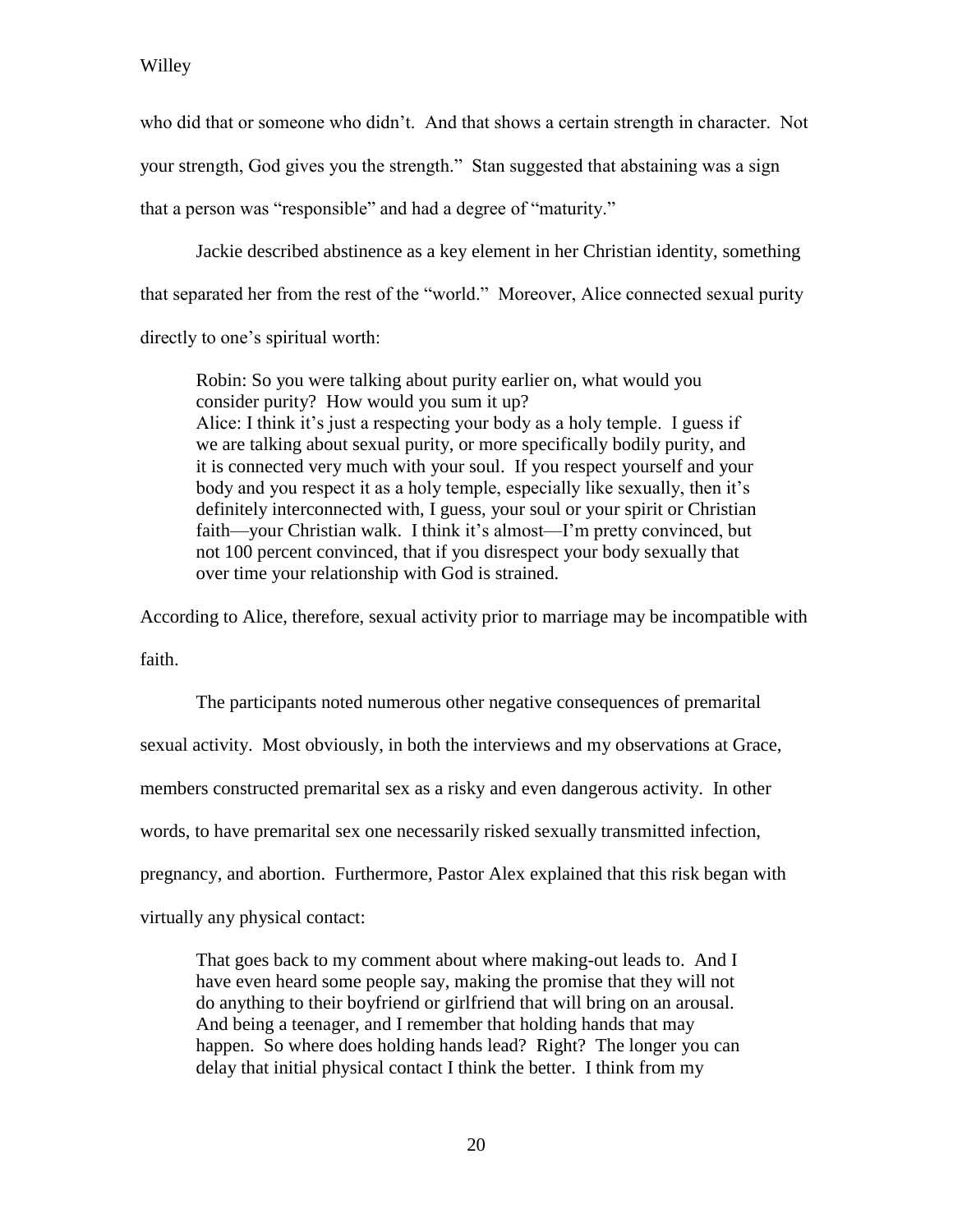experience in seeing those things happen, I can see that [delay] being very beneficial.

Similarly, Alice, Pastor Jordan, and Stan explained that premarital sexual activity leaves a person with "baggage" and that this baggage can cause jealousy issues and/or "mistrust" in marriages. Pastor Alex described how premarital sex could result in sexual baggage in later sexual relationships; it leaves people to comparing their current partners to past partners.

Some other participants connected this concept to a sense of loss. For instance,

# Matt stated:

[Abstinence] has helped me because I will come to my relationship with my wife with a hope of purity, a hope of closeness. A greater relevance and depth that must be respected. It's like . . . when a woman loses her virginity, you know that there is something that bleeds because it is gone; it is no more. So once you go through this door there is no coming back out again. So when I go through the door of this relationship with a woman, not even in a sexual relationship yet, I want to go to this as my first relationship with a girl. . . . I don't want to have unpleasant memories of the last girl dumping me or I have to tell her, 'you're not the one,' and then she cries.

For Matt, baggage is the "unpleasant memories" associated with failed relationships, and

abstinence gives him an ability to avoid these experiences. That said, he also explains

that sex causes one to lose something intrinsic to oneself.

Matt considers the hymen as a symbol of this loss. Pastor Jordan spoke of a

similar sense of loss:

And I do believe that when you do sleep with somebody you do become one and you leave like a piece of you with them [sic], you know. And so. I don't think that [you] can get that back when it's gone. And when I try to talk to kids about it I think about, like, when you went to a grocery store and you wanted to buy a sandwich, you wouldn't want to buy a sandwich with a bite taken out of it, you know, with a piece missing, you know. And it kind of trivializes it a bit, but it sort of brings it into perspective.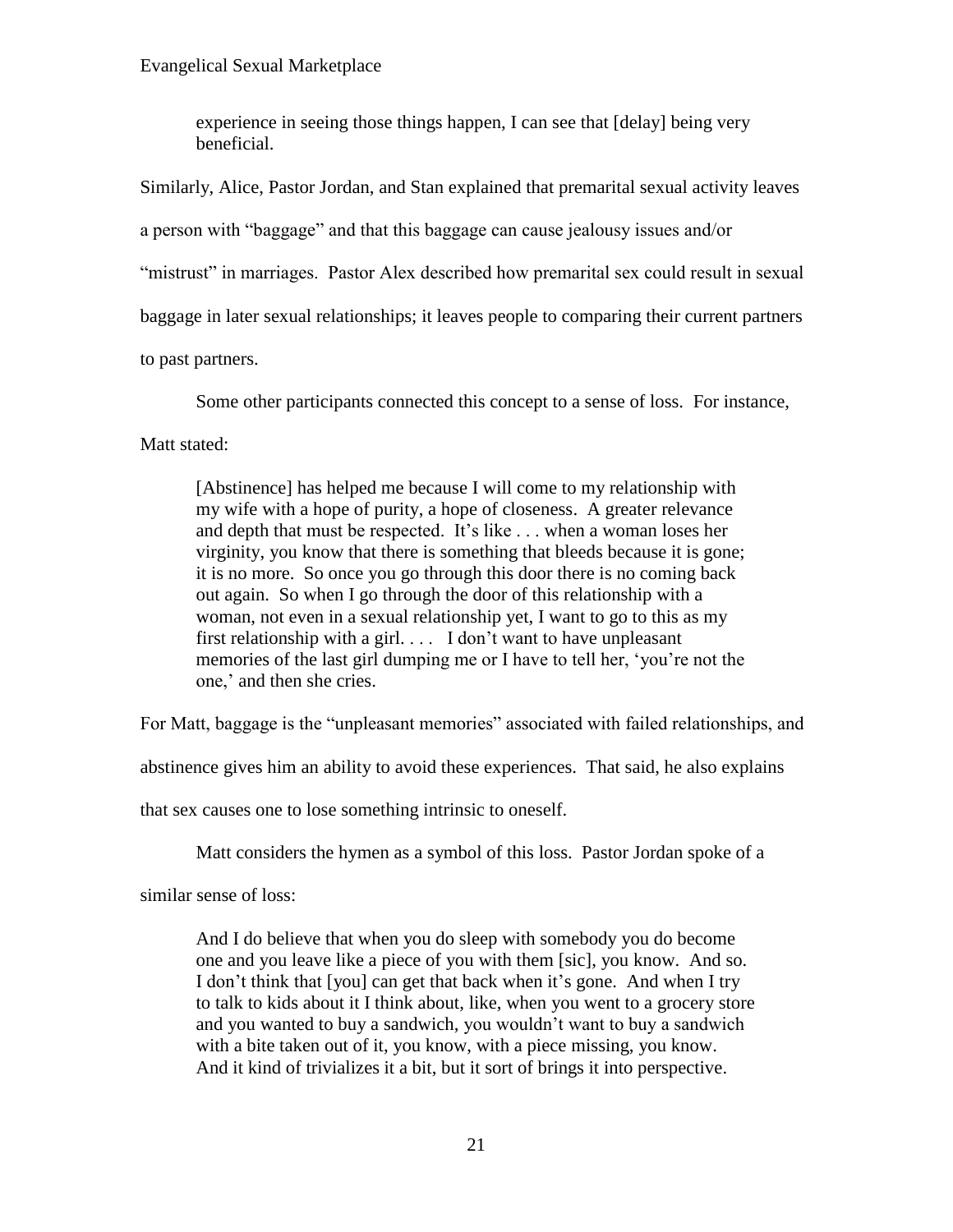$\overline{a}$ 

While I still do not quite understand what we lose when we have sex, this project is certainly not the first time I have come into contact with this notion of an incomplete self. In my previous project at Grace, I came across numerous examples of this discourse including a rather intense moment in an interview (see Willey, 2010b).<sup>13</sup>

When asked if it was more difficult for a particular gender to remain abstinent, the participants were split. Many acknowledged that men had a difficult time because of how easily they are stimulated visually. Several also stated that abstinence was easier for women because mainstream society still values female virginity. As Jackie described:

I think [it is] harder for men. 'Cause it's like more of a, like it's a status thing for guys. 'Cause they, like, it's sort of looked down on for women. They, like, call them 'sluts' maybe. Like, call them all these insults. Well for, like, guys it's almost like a compliment…. So I think it is harder for a guy.

In addition, Allen stated that "Women are–generally, it's fading, but are–generally expected to be good girls. A woman is looked on as higher if she remains abstinent until her wedding night." Thus, both Jackie and Allen acknowledge that the additional pressure placed on women to maintain their virginity (which is roughly the same pressure that feminists Valenti [2009] and Judith Levine [2002] are so critical of) can be a good thing.

Moreover, abstinence discourses pay a great deal of attention to the sexual rewards one will receive in heterosexual marriage (Wilkins, 2008, p. 143). To this effect, Pastor Alex stated, "Abstinence isn't very exciting until you get married! So that's kind of where the excitement starts." Similarly, Allen lamented those who continued to have

<sup>&</sup>lt;sup>13</sup> In this interview, a Pastor at Grace implied that "there was a 'God-shaped vacuum' inside me there was a 'Robin-shaped' vacuum inside the church" (Willey, 2010b).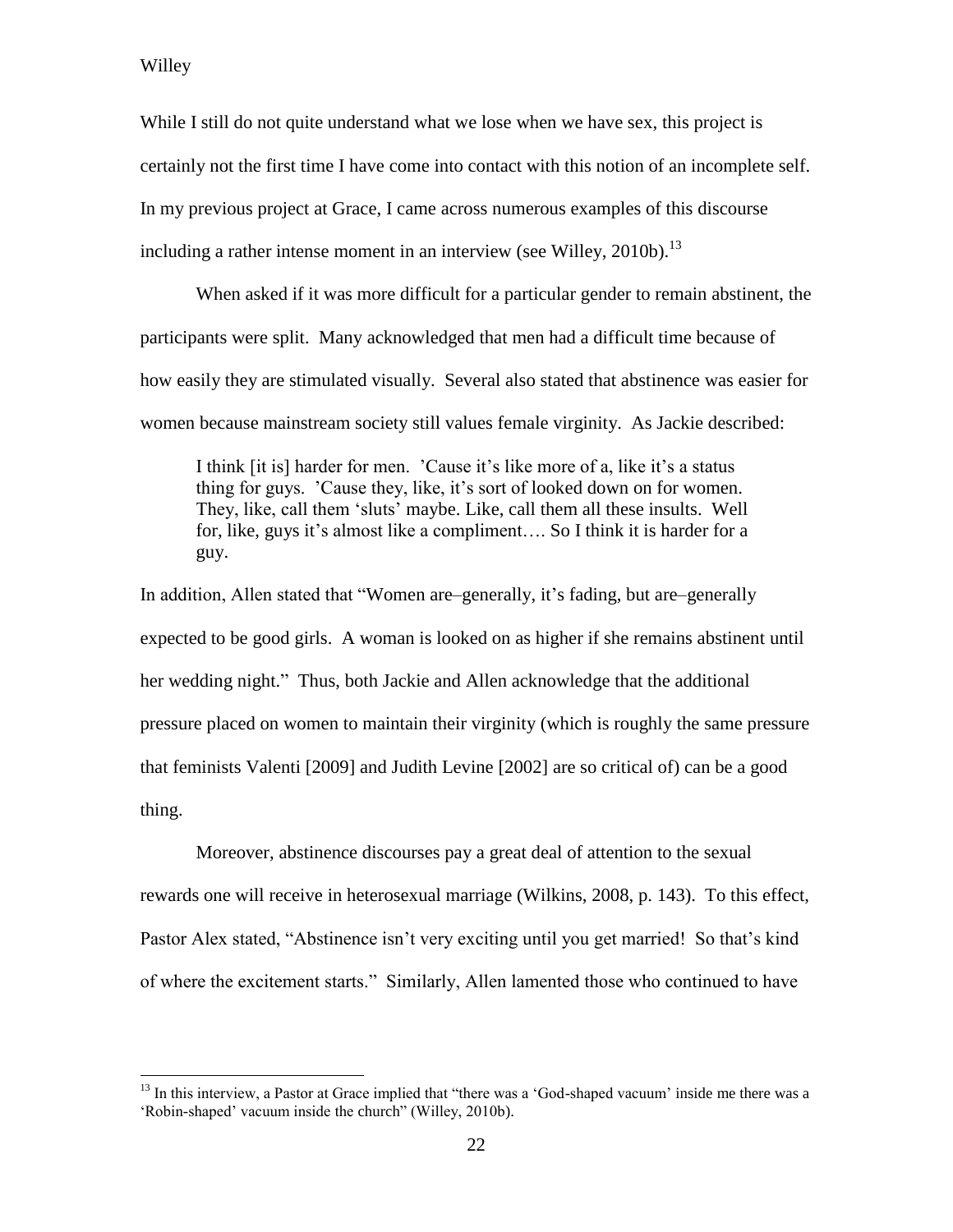premarital sex and he struggled to understand how people do these activities in the first

place:

Like, how does the world do it? How do people who are very promiscuous and just, you know, the casual sex scene, how do they do it? How can it possibly be as good? You barely know the person, the intimate connection, the intimate connection! 'Cause [sex] is the greatest expression of love between a man and a woman . . . and frankly, the intimate portion of it is greater that the physical portion . . . . But why do people love sex so much if they are missing the biggest part of it? And that is why we have--we keep getting deeper into it.

As such, Allen firmly committed to the idea that sex is best enjoyed within the confines

of marriage, and that waiting to enjoy this act until one's wedding night only increases

the emotional and physical satisfaction.

Finally, I did observe some slight criticisms of premarital abstinence while

conducting this project. First, Pastor Jordan did not regret the fact she/he had premarital

sex and even noted some positive things came from these experiences:

Robin: Do you see any way of having sex before marriage might have helped [your relationship]? Pastor Jordan: How would've it helped. I am not sure I haven't thought about it like that before. I think that in some ways it may have forced us to take a look at the direction the relationship was going. 'Cause it was very physical in the beginning like and . . . so to have to look at it and, be, like 'what is the focus of the relationship and are we just focused on being physically satisfied or… like there is that.' It maybe brought it to light.

Maybe. Maybe it didn't; maybe it would have been like if we hadn't. I don't know, that is a tough question. It is a good question.

In addition, several statements in the confessionals revealed that there are indeed

Evangelicals questioning the practice of premarital abstinence. For example, one post

read, "I am saving my virginity for marriage, but I'm frightened I won't be appreciated in

my prime if I do." Another post stated:

I've been going to church my whole life. Recently I've found myself more and more jaded towards Christianity. I am feeling more and more like saving myself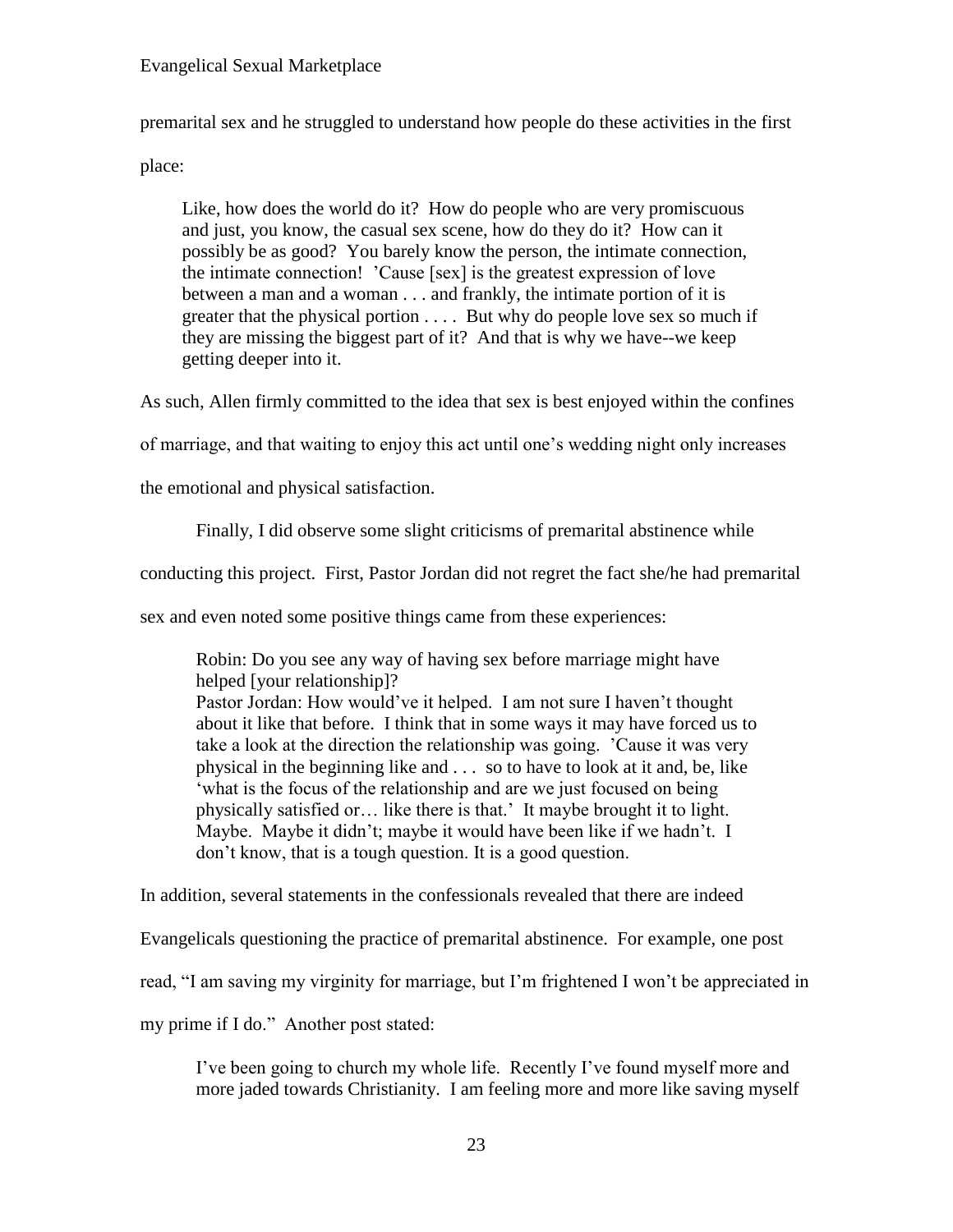for marriage, abstaining from alcohol etc. has caused me to miss out on so much that life seems to offer everyone else.

Therefore, some Evangelicals do see problems with abstinence discourses. These discourses, however, lay far outside everyday conversation.

# *Evidence for an Evangelical Sexual Marketplace*

According to sociologist Adam Isaiah Green's "sexual fields framework," sexual marketplaces have two central components: "the spaces of sexual sociality (the site), and an attendant social structure (the field)" (Green, 2008, p. 28). In this project, the young adults group at Grace typifies *the site*, while the rules, hierarchies, and boundaries that young adults abide by to participate in this world composes *the field*.

# 1. The Site

During my time at Grace, I encountered a considerable amount of evidence that the young adults group was a site for the exchange and conversion of erotic capital—a place for young Evangelicals to meet potential life partners. Allen explained that when he finally decided to look for a girlfriend, he began by looking around church and churchrelated groups. Eventually, he met his wife at a church-related function for young adults. Later, he explained why he felt young adults groups and small groups (which are smaller Bible study groups that branch off the main young adults group) helped young Christians meet members of the opposite sex:

Allen: Yeah, just at church people feel more secure. You are around what are supposed to be good people, whether they are or not. You can let your guard down and the real you comes out a lot more. Plus there is a lot of discussion. That is what makes small groups the best place. Cause there is a lot of discussion about your heart. You can just assume that people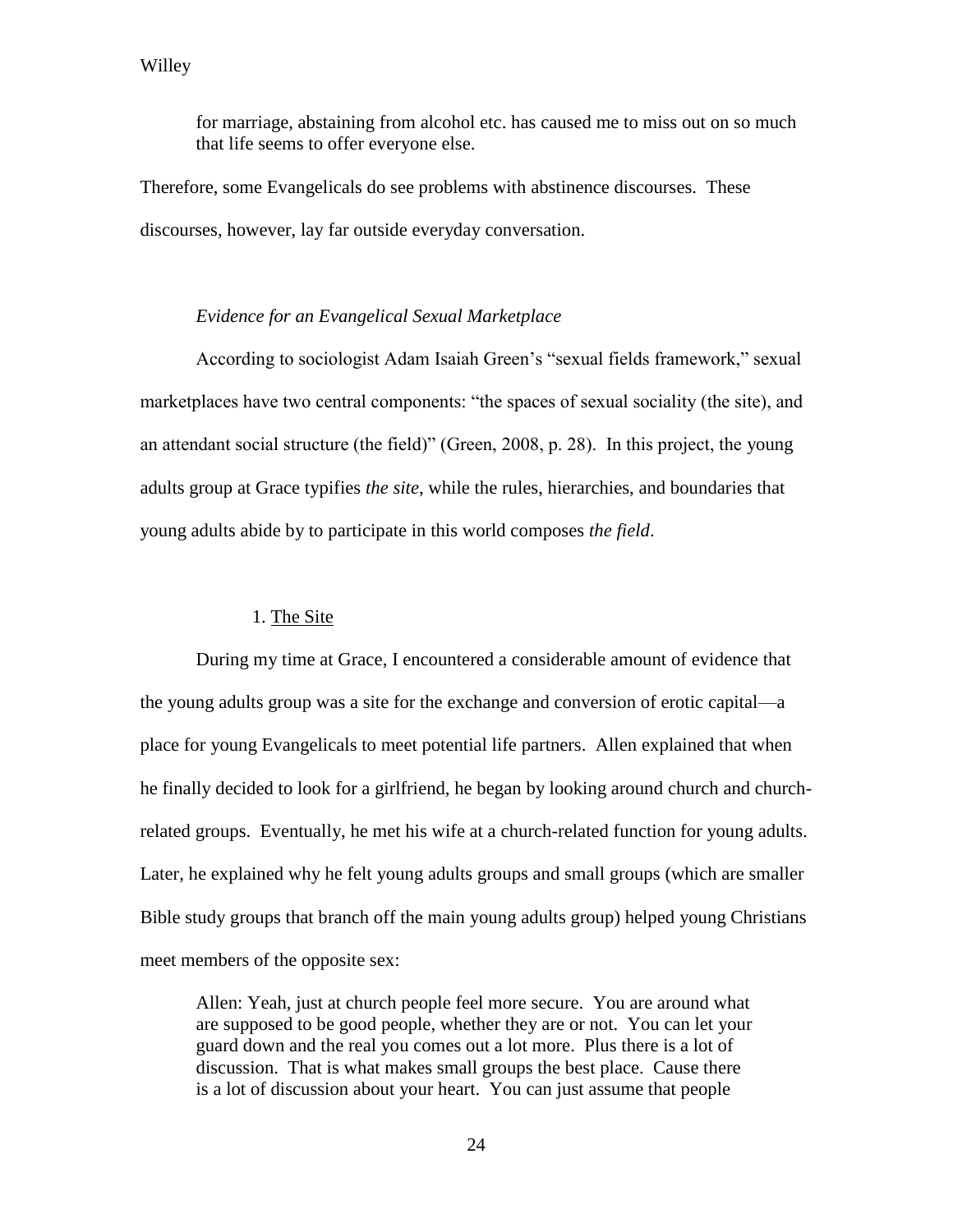are telling the truth and you can get to someone quite quickly. Those are the three biggest things I know.

Robin: Do you think that is like one of the central purposes of young adults groups?

Allen: It seems to be. Why not? There is something that happens when you get to a certain age and it becomes that.

In contrast, Jackie acknowledged that many people treated young adults groups as places

to meet but felt uncomfortable with this fact:

Robin: Now where do you think is the most likely place you will meet someone? Jackie: Probably a coffee house. I don't know why. I think like maybe one of the youth groups I am with at my church too. [That] would also be a good bet. Robin: So like young adults groups? Jackie: Yup. Robin: Do you think that is like the purpose of those groups? Jackie: Well they often say it is. Like I know Bible colleges-- they always call them 'bridal' colleges, which is sort of funny. But I don't think that is the purpose of them. I mean. I don't know. Sometimes I get annoyed when people, like, go into those other group orientated Bible colleges to meet someone. I'm like, 'that is not really the point of it.' I actually get annoyed.

In this quote, Jackie revealed some of the discomfort Evangelicals feel about the existence of this marketplace. To this effect, Pastor Alex described that when she/he first began to pastor young adults it took some time for him/her to become comfortable seeing young people attempting to meet at her/his services. Pastor Alex also worried that if certain things went unchecked, then young adults could become like a "meat market." Arguably, young adults groups are already involved in "bar" scenes with the manifest and latent functions flipped. Bars tend to function first to connect young people in various forms of sexual relationships and second to bring people together and promote some version of community, while the church, in my view, does these things in the opposite order.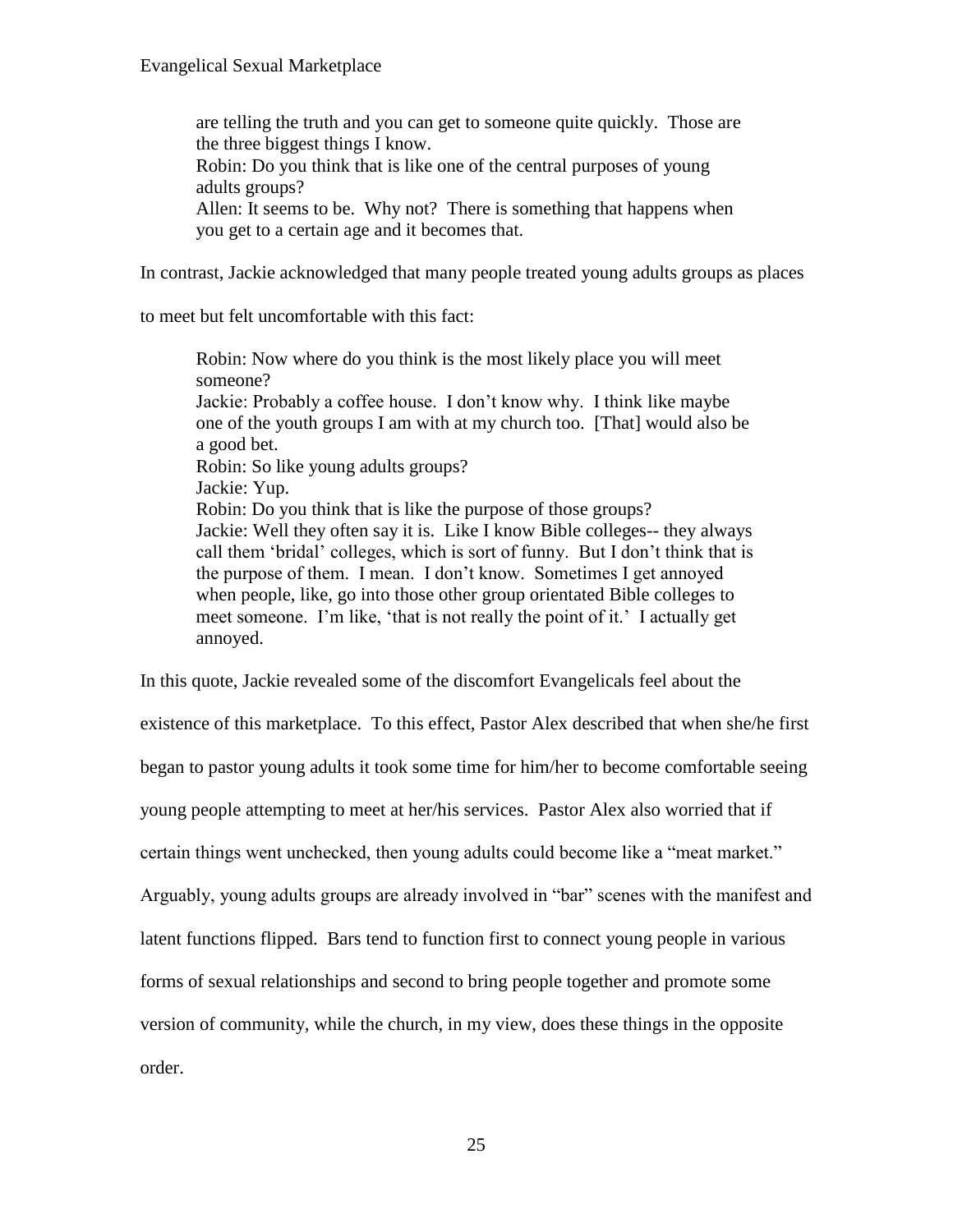Nonetheless, Stan, like Allen, has no problem with young adults groups performing this function. At one Bible study session, Stan joked about leaving Grace for a church with more "good-looking girls." In addition, in the interview he explained:

I have been thinking about that a lot. Because I am thinking about where can I find [a girlfriend] right? Young adults might be a possibility…. But, actually to tell you the truth I actually see young adults groups at churches equivalent to the bar scene in the secular world. 'Cause it's like, it's the place where Christians kind of go if they're interested in finding relationships.

Not only does Stan reveal the existence of a Christian sexual marketplace; but also he actually described its function in relation to a marketplace found in secular society. One participant even spoke of someone she knew who actually "church hopped," going from young adults group to young adults group, looking for a potential mate.

All of my married participants met their mates at a church, church group, or church-related activity. Moreover, while attending Grace's young adults services, I noticed that great effort was made to celebrate marriages and potential marriages. In addition, a couple I dubbed "the cuddlers" could hardly keep their hands off each other during church services. This couple typified the awkwardness that comes with the existence of this sexual marketplace. Congregants struggle to combine the "spiritual" components of the young adults service with the "fleshy" components of its associated sexual marketplace. In other words, while no one ever told the cuddlers to stop groping each other, it was often quite evident that this behavior was somewhat out of place—yet not.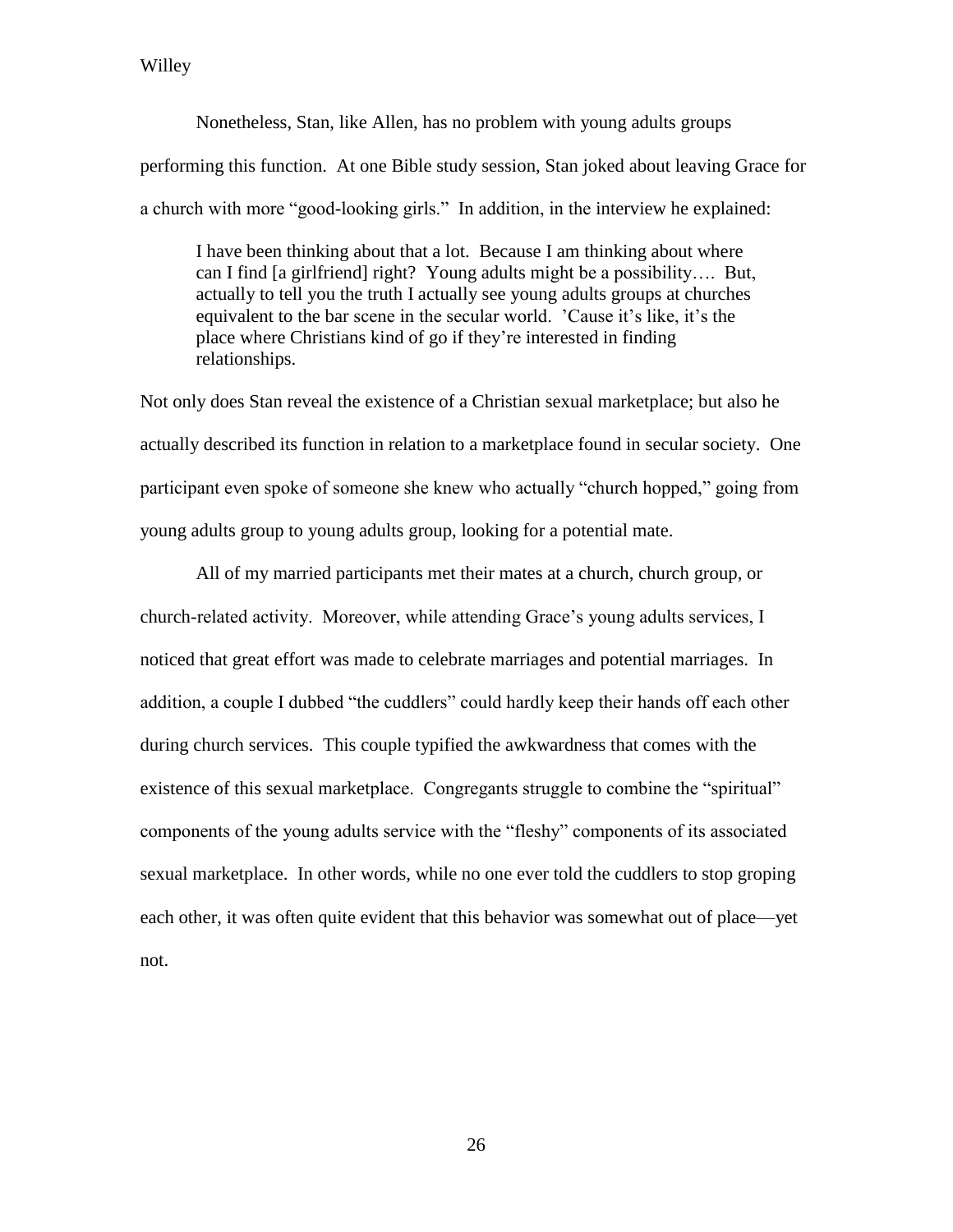## 2. The Field

One needs to follow certain rules when it comes to meeting a partner in a church. Paramount of these rules is an intricate understanding of sexual boundaries. Pastor Jordan explained that premarital couples should avoid activities that involved body parts that would normally be covered by a bathing suit. Allen described slightly stricter version of these boundaries:

To me there was always a line in between. On one side of the line is [sic] things like holding hands, rubbing backs, [and] kissing. On the other side of the line is things like groping, petting, [and] anything with your clothes off. So that's where I put the line, those things I mentioned and on either side of it.

In addition, Alice explained the difficulties she had maintaining these boundaries with her husband prior to marriage, which resulted in the implementation of a set of very strict *preventative* rules. Understanding the boundaries between sex and sin is an important aspect of the Evangelical sexual marketplace. The rules of sexuality define what one can and cannot do while dating. As Pastor Alex outlined there are many small things that young adults can do to help them meet potential partners, such as once a person has found someone in whom one is interested, he/she might use the groups' set-up within the church to strategically place oneself close to any particular person. That said, besides the painful negotiation of sexual boundaries, the rules of engagement for meeting a potential mate in a church are similar to those for meeting outside of one.

Pastor Alex explained that young adults groups provided him an opportunity to "encourage" certain relationships that he/she felt were "good matches." Furthermore, Pastor Alex suggested that one can really see the "parents' wisdom" in how young people select their partners. Therefore, through the influence of leaders, such as Pastor Alex,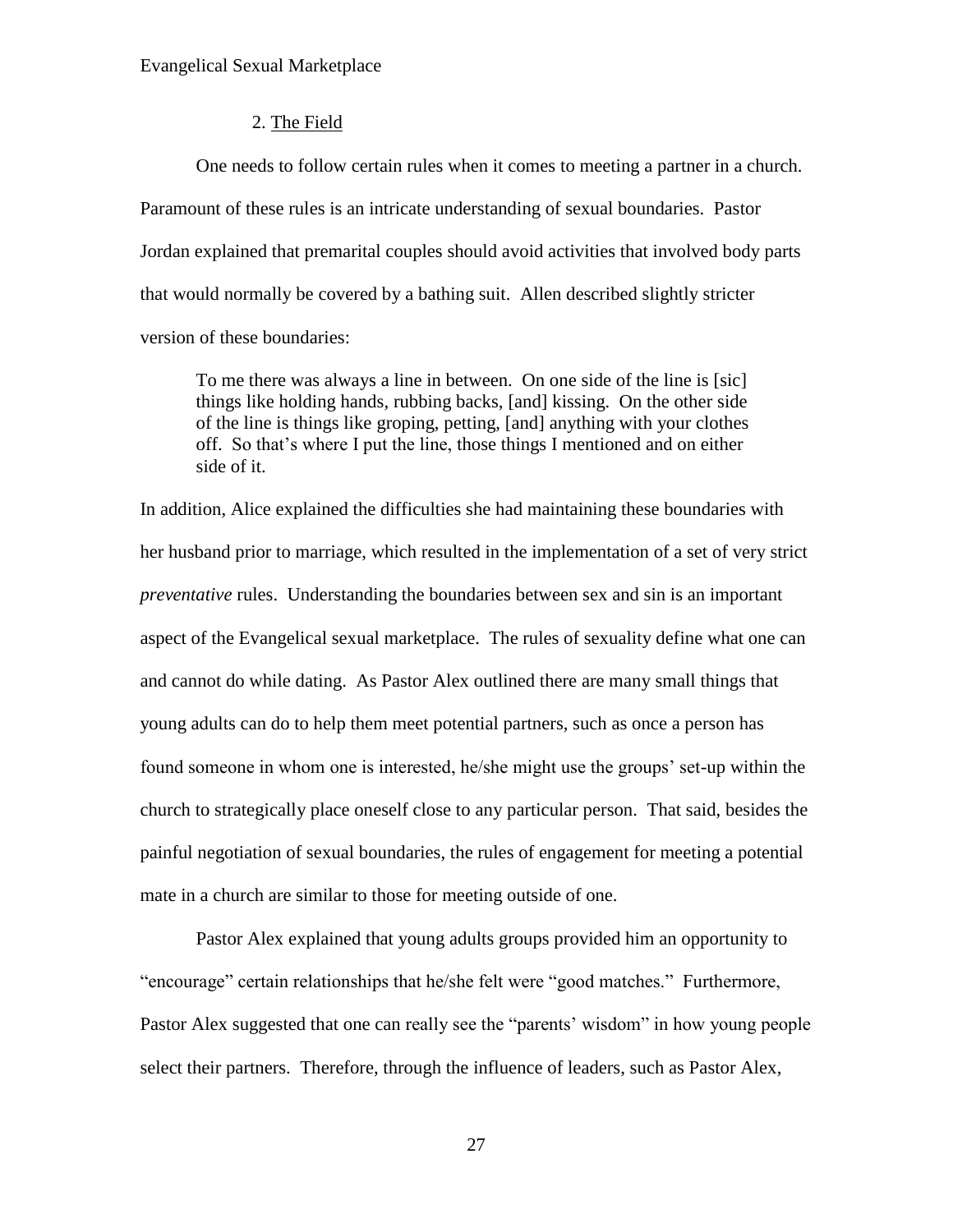and the values and knowledge with which young people enter into this marketplace, the careful and subtle direction of who meets who reproduces certain hierarchies and positions. In Bordieuian terms, matching individuals who have a common habitus reproduces the values and discourses associated with that habitus.

Nonetheless, the best way to understand the structure and hierarchies embedded within this sexual marketplace is to look at for whom this market does not work. For instance, Matt spoke of the difficulties he had meeting people at church. For the most part, he attributed these difficulties to a rather demanding work schedule and that this schedule has prevented him from fully participating in a youth group for many years. Furthermore, his beliefs and values as an Evangelical Christian prevent him from participating in sexual marketplaces outside the church, which further hinders his ability to meet a mate. He also exhibited a great deal of insecurity with his intelligence, appearance, and ability to socialize. In sum, while Matt was a committed, "wise," and abstinent Christian, he lacked the worldly capital, such as wealth, appearance, and intelligence, to find a mate.

Pastor Jordan never had the opportunity to participate in this sexual marketplace. While Jordan did meet her/his partner through a church youth program, this program was outside the evangelical sexual marketplace. He/she mentioned several times how his/her identity as a Catholic/Evangelical left her/him as an outcast. Furthermore, Pastor Jordan failed to abstain until marriage. Therefore, these two points may signify that Pastor Jordan lacked the Christian and virgin capital to participate in the Evangelical sexual marketplace. First, she/he possessed theological ideas that may not have aligned with typical Evangelical belief, which affected his/her Christian capital. Second, by breaking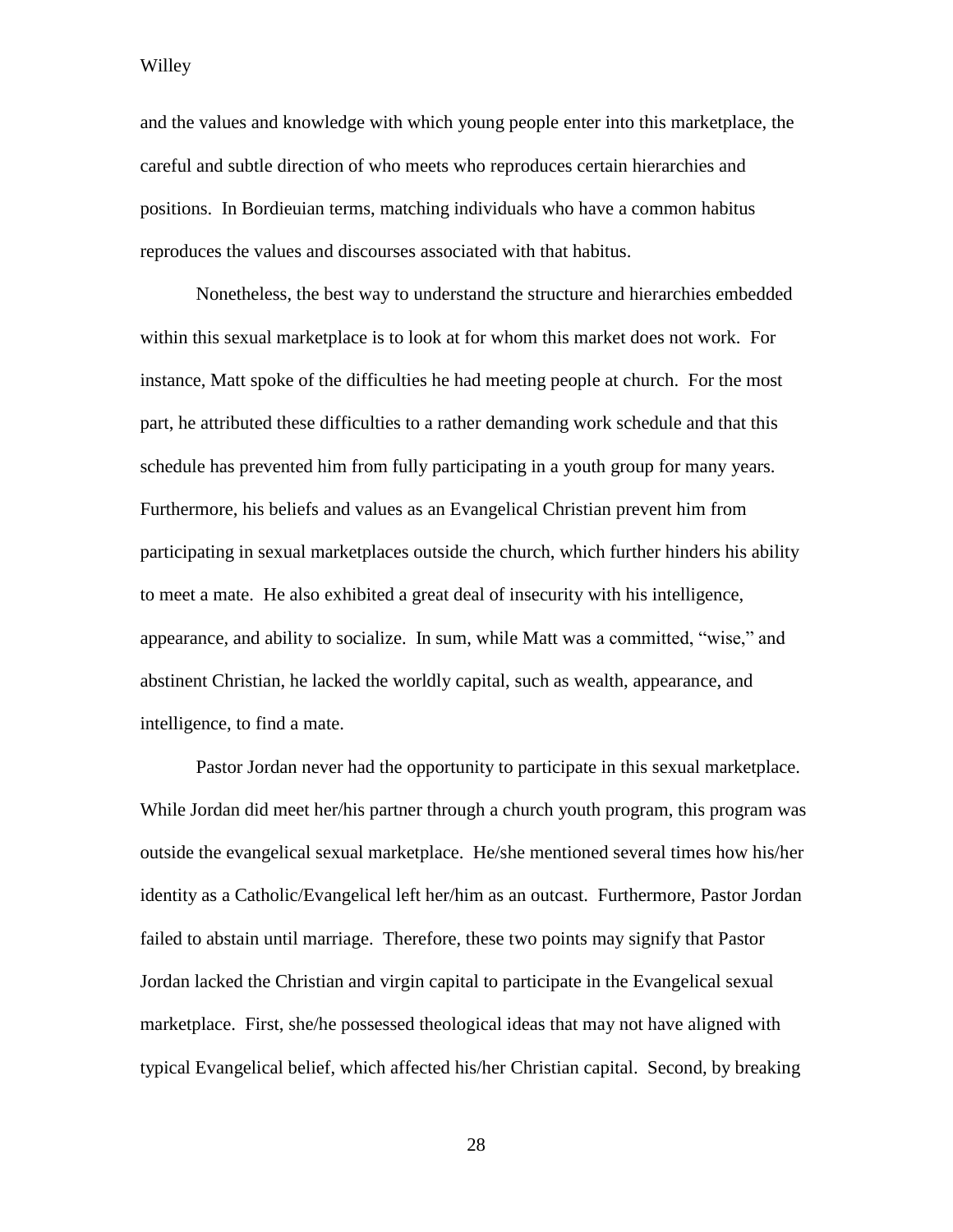the rules of sexual conduct (i.e. having sex before marriage), she/he greatly altered his/her ability to convert or exchange virgin capital.

 That said, a mechanism exists within evangelical Christianity that one can use to convert experiences, such as sexual misconduct, into positive capital. As mentioned earlier, a "culture of personal crisis" is embedded within Evangelical Christianity (Blumenthal, 2009). Thus, one can use this culture to convert 'sinfulness' prior to conversion or during a 'spiritual lapse'<sup>14</sup> into spiritual/Christian capital. One person I met while in the field spoke of what he called the "bad boy effect," which essentially describes the tendency for young women to be attracted to men who have gone off and 'sewn their oats' only to see the error in their ways and begin, or return, to their 'Christian walk.' This example reveals exactly how young men (since this option is not available to women) can convert a deficiency in virgin capital into Christian capital.

#### *Implications of an Evangelical Sexual marketplace*

#### The Demon

 $\overline{a}$ 

In his analysis of the French education system, Bourdieu used a concept from physicist James Clerk Maxwell (1831-1879) to explain the workings of the system. Maxwell explained that in order to suspend the second law of thermodynamics one could use a "demon" to sort partials of different temperatures into separate containers. In terms of the educational system, Bourdieu stated:

The educational system acts like Maxwell's demon: at the cost of energy which is necessary for carrying out the sorting operation, it maintains the preexisting order, that is, the gap between pupils endowed with unequal amounts of cultural capital. More precisely, by a series of selection

<sup>&</sup>lt;sup>14</sup> At a Bible study meeting, Allen spoke of "men" having "spiritual seasons" which are essentially periods of time when one feels closer or farther from God.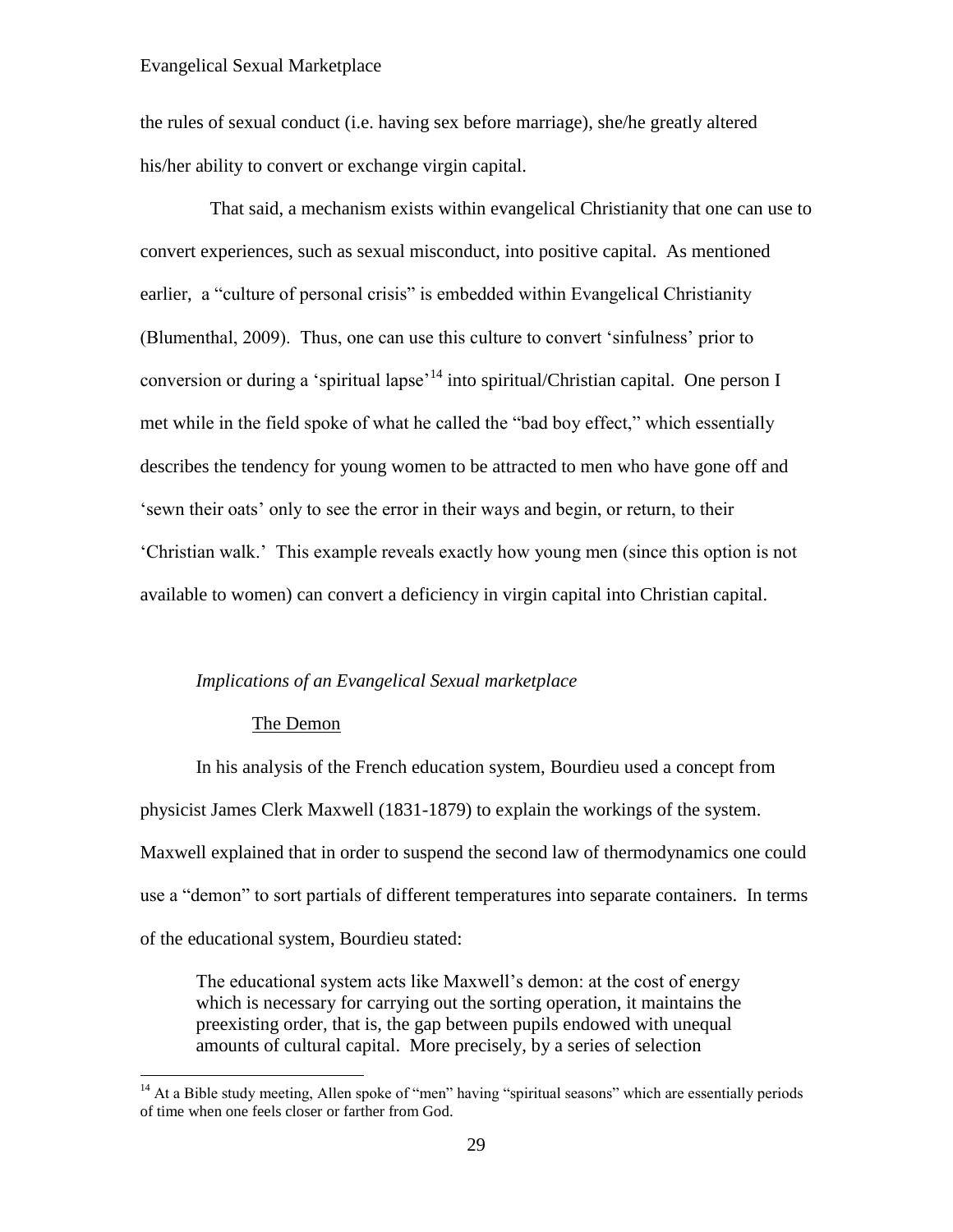operations, the system separates the holders of inherited cultural capital from those who lack it. Differences of aptitude being inseparable from social differences according to inherited capital, the system thus tends to maintain preexisting social differences (Bourdieu, 1998, p. 20).

Christian churches (and likely other religious communities) work in the same way. Distracted by a guarantee of equality in the afterlife, a sort of spiritual meritocracy, Christians tend to ignore stark differences in their material lives. Evangelicals, through their efforts to be 'in' but not 'of' the world, receive a double-dose of this distraction.

Youth and young adults groups and the associated sexual marketplace play an important role for the "demon" in the church. These groups provide a space that helps guarantee the reproduction of Evangelical discourses and the social differences they produce into the next generation. In particular, young adults groups ensure that Evangelicals marry people of similar backgrounds and with similar values. Marriage, in this sense, is the Evangelical version of graduation. Bourdieu stated that in the school system "[Graduation] institutes a social difference of rank, a permanent relation of order: the elect are marked, for the whole of their lives, by their affiliation" (Bourdieu, 1998, p. 21). Marriage marks the point in which the Evangelical couple guarantees the continuation of difference. It marks the passage into adulthood—passage into social legitimacy.

# The Reproduction of Age

In an Evangelical church, through marriage and the vicarious passage into adulthood, the community expects individuals to leave behind the problems and questions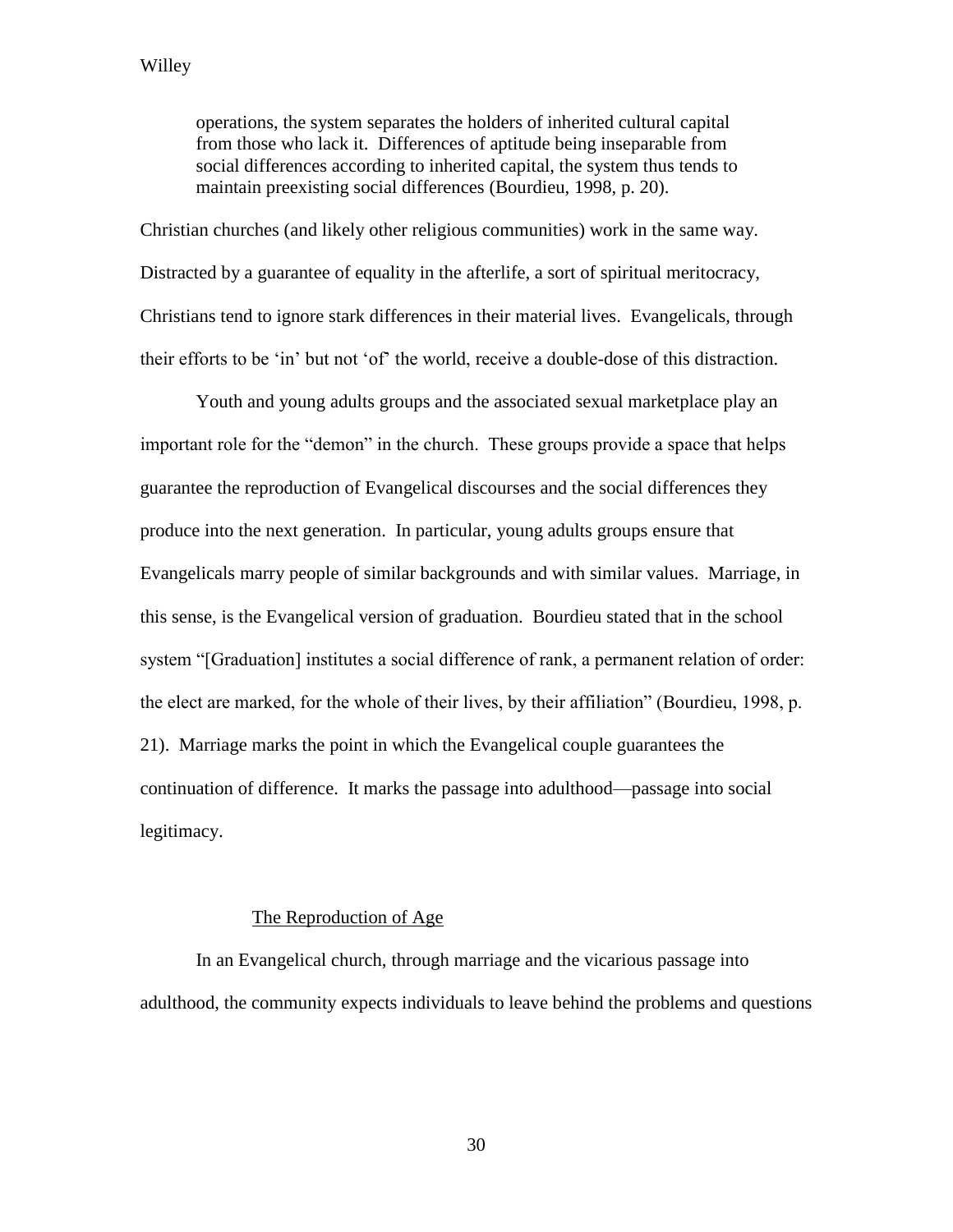$\overline{a}$ 

associated with *young* adulthood.<sup>15</sup> As a result, they are able to move into forums within the church (and elsewhere) where their opinions carry far more legitimacy.<sup>16</sup> As Stan noted with a degree of frustration, "And I find that right after young adults, right after they get engaged and married or something, they just leave [the young adults group]. Cause they found [what they came for]. Why come to young adults anymore?"

Therefore, Evangelical youth and young adults rely on youth leaders, such as Pastor Alex and Pastor Jordan, to advocate for them. For example, Pastor Jordan was quite critical of the existence of youth and young adults groups and strongly advocated for an increase in mentorship within churches, thus building more connections between youth and adults rather than boundaries.

Nonetheless, many church leaders are often far more inclined to subscribe to the very essentialist notions of youth that delegitimize young people in the first place. For instance, during my time at Grace one specific sermon focused on how youth lacked knowledge, and how they should learn to listen to their elders. The Pastor problematized the fact that youth turn to their peers for "wisdom" and continued to describe youth as prone to destructive behavior, such as drinking, sex, and/or having part-time jobs. In fact, during this service an individual actually suggested that young people have a "pride" problem and need to "surrender their rights" in order to hear wisdom. In another instance, an adult member of Grace cried out for church members to pray for deviant youth who have turned away from the church. Situations such as these are excellent examples of symbolic violence and the perpetuation of social difference. Church

<sup>&</sup>lt;sup>15</sup> Allen, a married male, stated that often he was frustrated with the questions asked by young adults while he was a member of Grace's young adults group and believed that as a mature Christian one should eventually learn not to question things.

<sup>&</sup>lt;sup>16</sup> While I do know that married males occupy virtually every important position at Grace, I am unaware if marriage is an official requirement for these positions.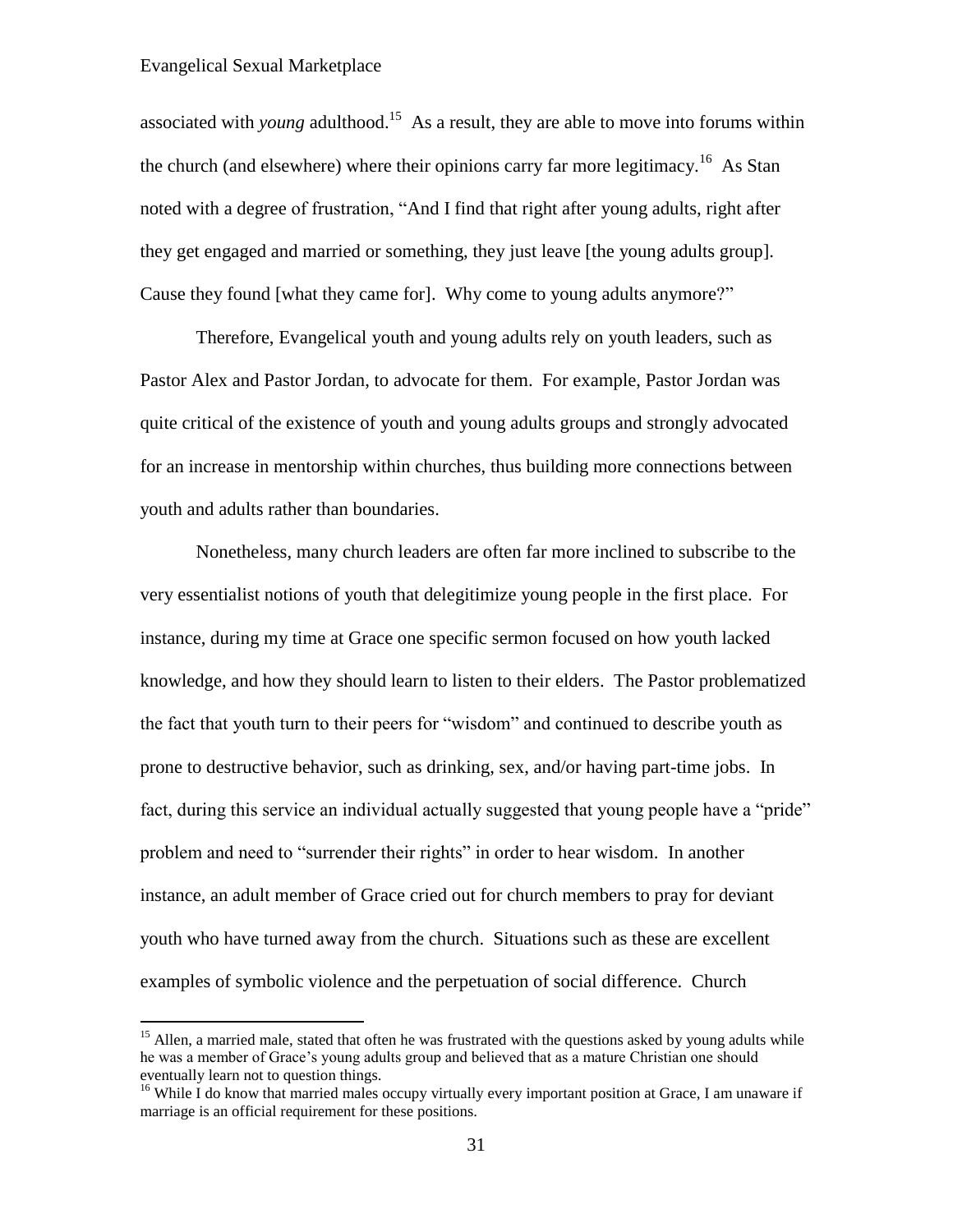discourses continually construct young people as morally and socially deficient in comparison with their adult peers, even though at times the only real difference is a marital contract.

That said, part of what Grace's young adults group does, and secular society fails to do, is provide a space where young people can speak safely about issues important to them (even if this space leaves them as an Evangelical under-class). The group allows individuals to toy with certain theological ideas without fear of repercussion and meet in a place that does not require the ingestion of "mind altering substances" as a rite of passage. That said, it is assumed that one will settle eventually on orthodoxy and follow the general beliefs of the church.

#### The Reproduction of Gender

Not surprisingly, since abstinence and its related discourses have tended to favor men historically, so does the sexual marketplace that deems abstinence valuable. Evangelical sociologist, Mark Regnerus, noted that one of the greatest problems facing Evangelical churches is the lack of Christian men. Furthermore, Regnerus argued that young men are taking advantage of this situation (Regnerus, 2009). Couple this situation with Evangelical women's fear of not meeting a man (as revealed by Alice and numerous web confessions), and Evangelical men are left in an advantageous position. Stan and Allen are excellent examples of this phenomenon. Both firmly committed to the fact that God would indeed provide them with an ideal mate and, more importantly, that they *deserve* this 'gift.' In addition, Pastor Alex supported a father's ability to vet potential suitors.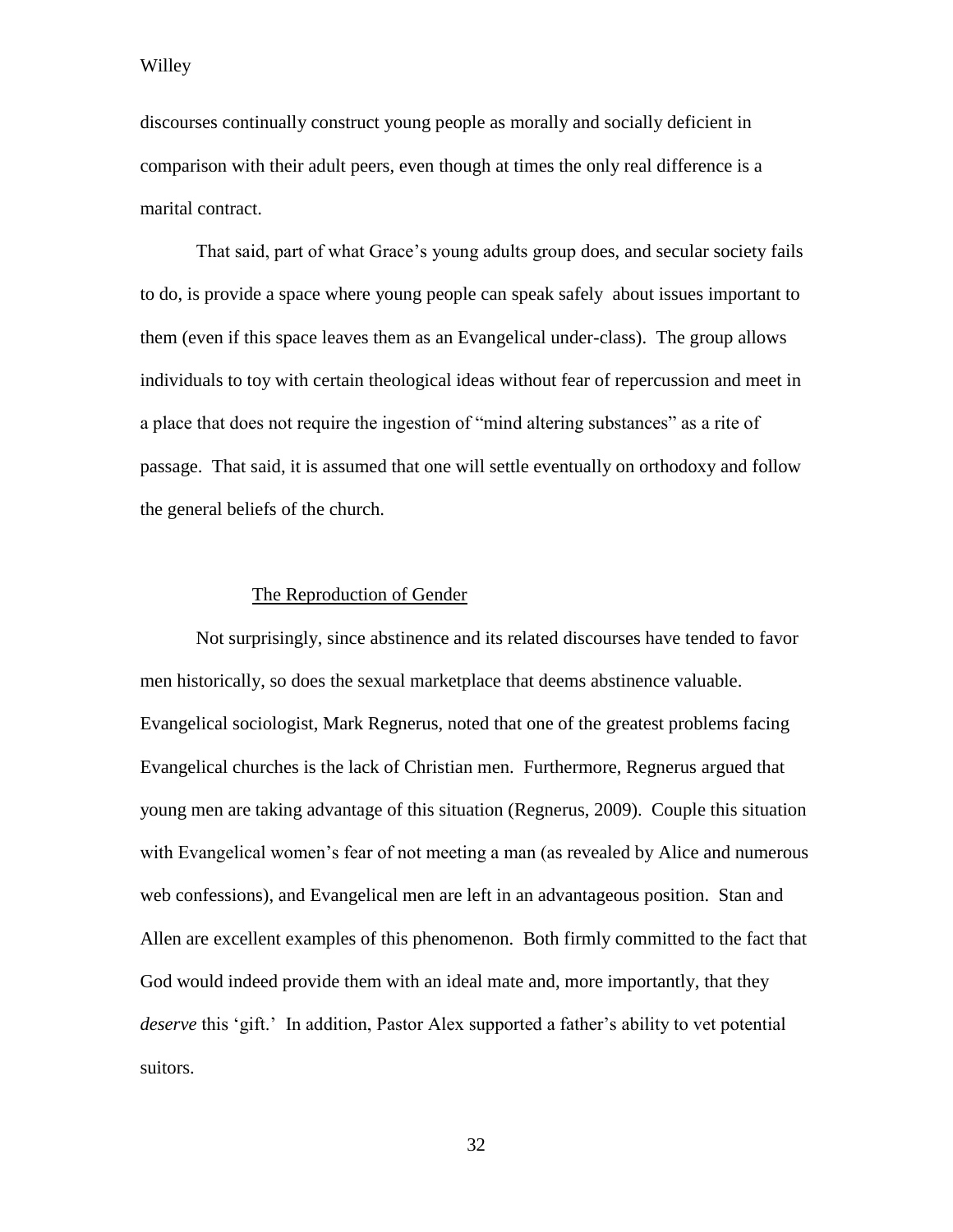Furthermore, as Wilkins suggested, Evangelical marriage often solidifies conservative gender roles and ends the leeway many women experience prior to marriage (Wilkins, 2008, p. 149). For instance, while all of the women whom I interviewed had attained a university degree, one of these women quit her academic ambitions as soon as she was married. In time, it became quite apparent that her own desires came second to those of her husband. Furthermore, her husband did not make any similar concessions and even said that finding a wife who would not inhibit his own ambitions and goals was important to him. Thus, while abstinence does allow women some reprieve from the mainstream sexual marketplace, this relief is undone by the reintroduction of conservative gender roles in marriage.

## *Conclusion*

The combination of Green's "sexual fields framework," Bourdieu's work on religion, and ethnographic analysis becomes a powerful tool for analyzing the sexual politics and practices of a specific group of people in a specific place. In my time at Grace, I encountered a large amount of evidence to suggest that a defined sexual marketplace existed within the church, and that this marketplace was instrumental in the reproduction of discourses related to sexuality, age, and gender. While young adults groups are not quite bar scenes, they are certainly close to being bar scenes in some respects. These groups provide a "safe" place for young Christians to meet potential mates, a place where they are more likely to find a mate who will not challenge elements of a person's habitus in any fundamental way. As such, young adults groups function to reproduce a common Evangelical habitus while maintaining all of the internal differences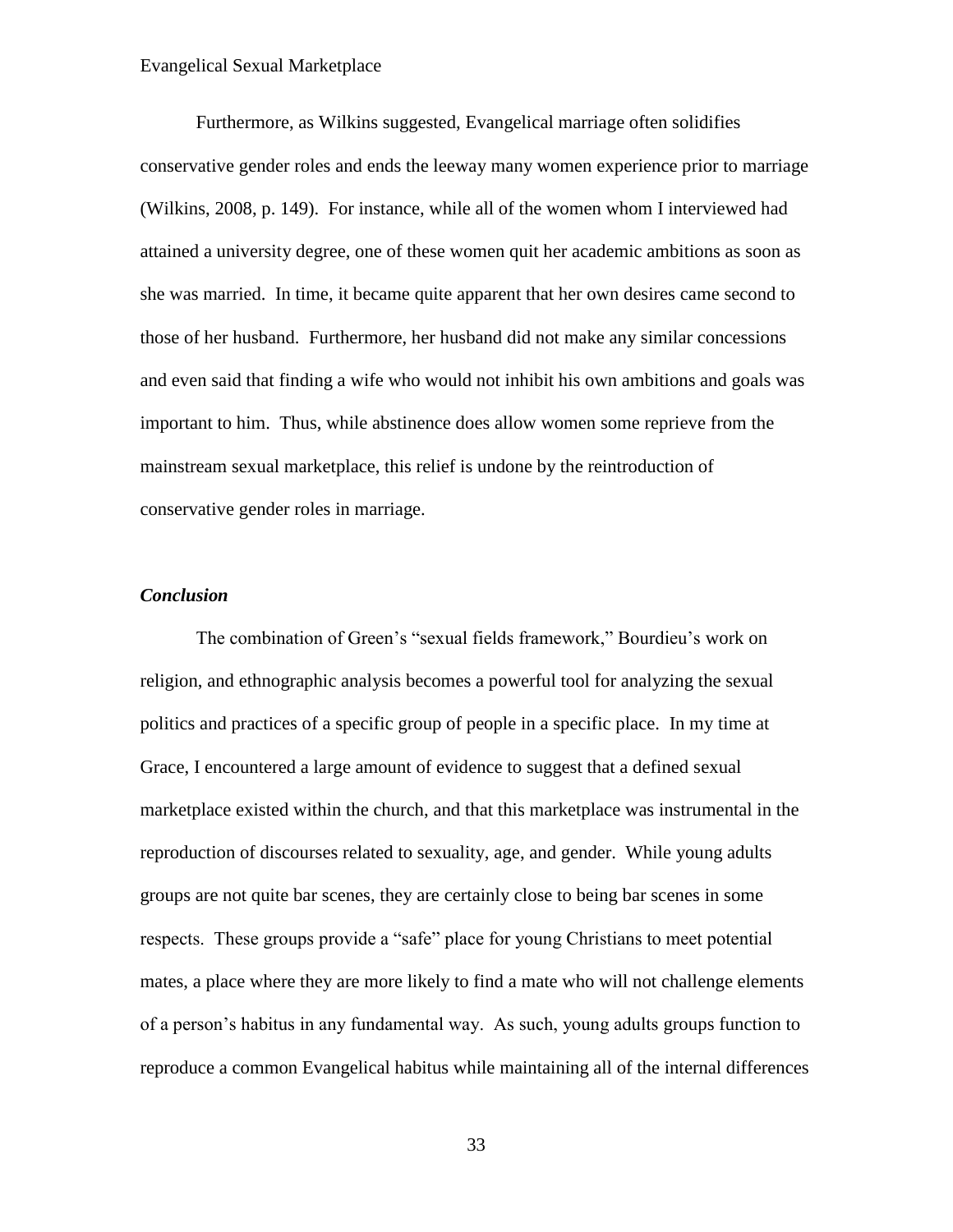$\overline{a}$ 

and hierarchies that exist within the church. In other words, material differences are spiritualized in such a way in the church that they are no longer recognized as such.

As I implied earlier, Evangelicals have far more in common with the rest of society, in how they understand relationships and what they find attractive, than they have differences. In terms of this project, Evangelicals and mainstream society share a general understanding of monogamy and look for similar qualities in a life partner, such as a pleasant appearance, intelligence, honesty, and general interpersonal compatibility. I have focused, however, on those few but very important differences.

The Evangelicals in my study intricately connected the process of finding a mate and dating to one's spirituality. In other words, the hope is that one can become attracted to a person through a person's 'spirit' and 'personhood,' rather than through the 'flesh' and 'lust,' This stark 'spirit/flesh' dichotomy was a common motif at Grace.<sup>17</sup> While this practice intends to help individual Christians see past the superficial qualities in a potential mate, in reality it creates a perfect opportunity for outside social forces to influence how young adults select mates and whom they select. It causes these agents to "misrecognize" the material forces that are systematically limiting who they can potentially meet. In other words, an Evangelical's use of 'God' in finding a mate provides an ideal opportunity for "symbolic violence." It provides an opportunity for others in more powerful positions to "gently," "imperceptibly," and "invisibly" alter what young people see as desirable in a mate vicariously altering their sexual habitus (Bourdieu, 2001, p. 1).

<sup>&</sup>lt;sup>17</sup> Evangelicals often refer to this dichotomy in several other ways as well, such as 'Godly' and 'worldly' or 'secular' and 'Christian. All of these examples, however, connote the same difference between what Evangelicals consider the design of God defined by the Bible, and those strategies and items of human design. One of my participants actually separated virginity into two elements—"spiritual" and "physical."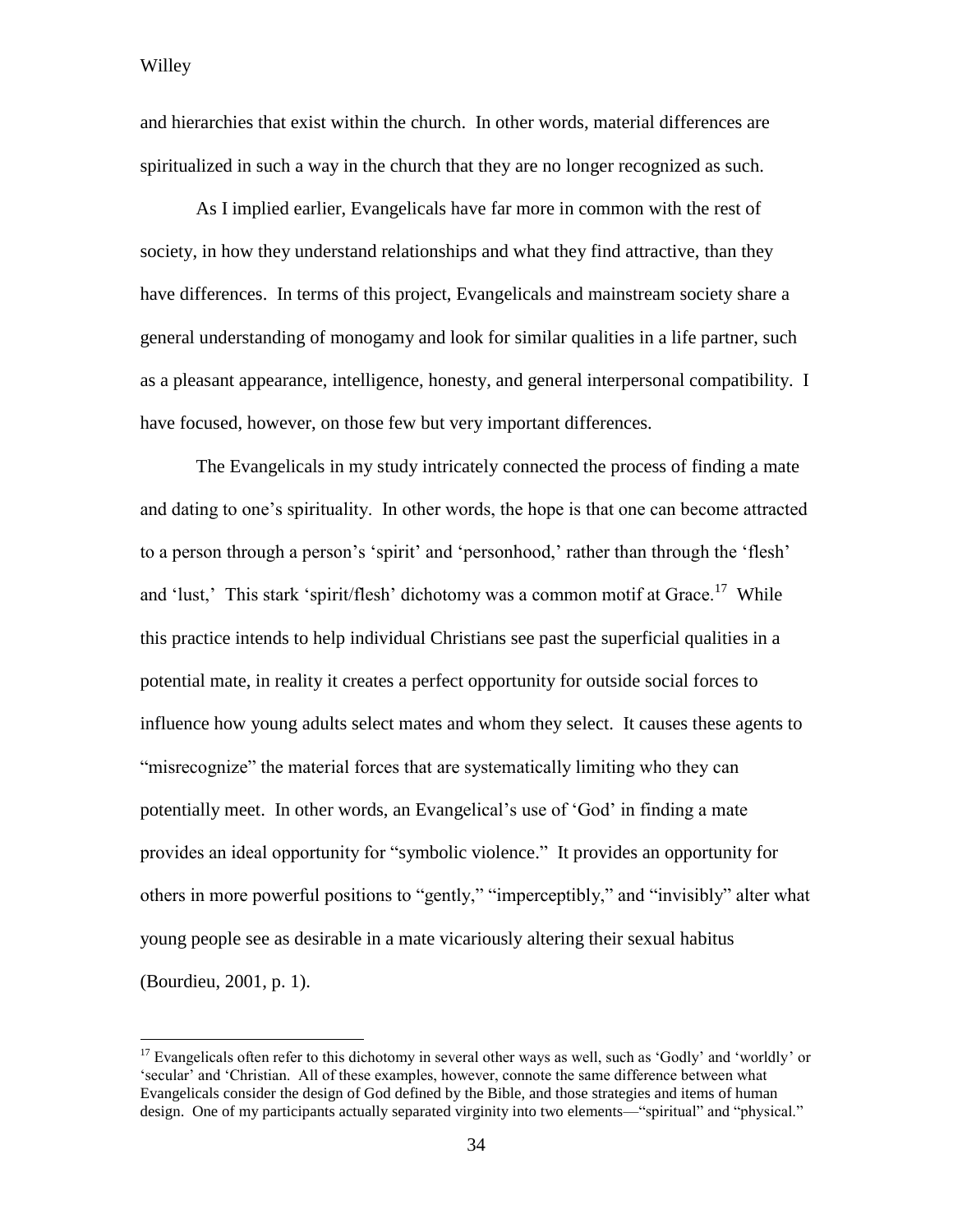# **References**

Abbott, Elizabeth. (1999). *A History of Celibacy*. Toronto: HarperCollins.

- Bartkowski, John P. (2001). *Remaking the Godly Marriage: Gender Negotiation in Evangelical Families*. New Brunswick, NJ: Rutgers University Press.
- Bloor, Micheal, & Wood, Fiona. (2006). *Key Words in Qualitative Methods.* London: Sage.
- Blumenthal, Max. (2009, Nov. 16). The Palin Effect. *The Nation.* Retrieved from http://www.thenation.com/doc/20091130/blumenthal on Nov. 20, 2009.
- Bourdieu, Pierre (1977). *Outline of a Theory of Practice.* Cambridge: Cambridge University Press.
- ------ (1986). The Forms of Capital. In Richardson, John G. (ed.), *Handbook of Theory and Research for the Sociology of Education.* New York, NY: Greenwood. Retrieved from http://www.marxists.org/reference/subject/philosophy/works/fr/bourdieu-formscapital.htm on Mar. 14, 2010.
- ------ (1987). Legitimation and Structured Interests in Weber's Sociology of Religion. In Lash, Scott, & Whimster, Sam. (eds.), *Max Weber, Rationality and Modernity*  (pp. 119-136)*.* London: Allen & Unwin.
- ------ (1991). Genesis and Structure of the Religious Field. *Comparative Social Research.*  13, 1-44.
- ------ (1996). *On Television.* New York: The New Press.
- ------ (1998). *Practical Reason.* Stanford, CA: Stanford University Press.
- ------ (2001). *Masculine Domination.* Palo Alto, CA: Stanford University Press.
- Bourdieu, Pierre & Loïc Wacquant (1992). *An Invitation to Reflexive Sociology.* Chicago: University of Chicago Press.
- Conkin, Paul K. (1997). *American Originals: Homemade Varieties of Christianity.* London: University of North Carolina Press.
- Engler, Steven. (2003). Modern Times: Religion, Consecration and the State in Bourdieu. *Cultural Studies.* 17, 445-467.
- Fowler, Robert, Hertzke, Allen, Olson, Laura, & Den Dulk, Kevin. (2004). *Religion and Politics in America.* Boulder, CO: Westview Press.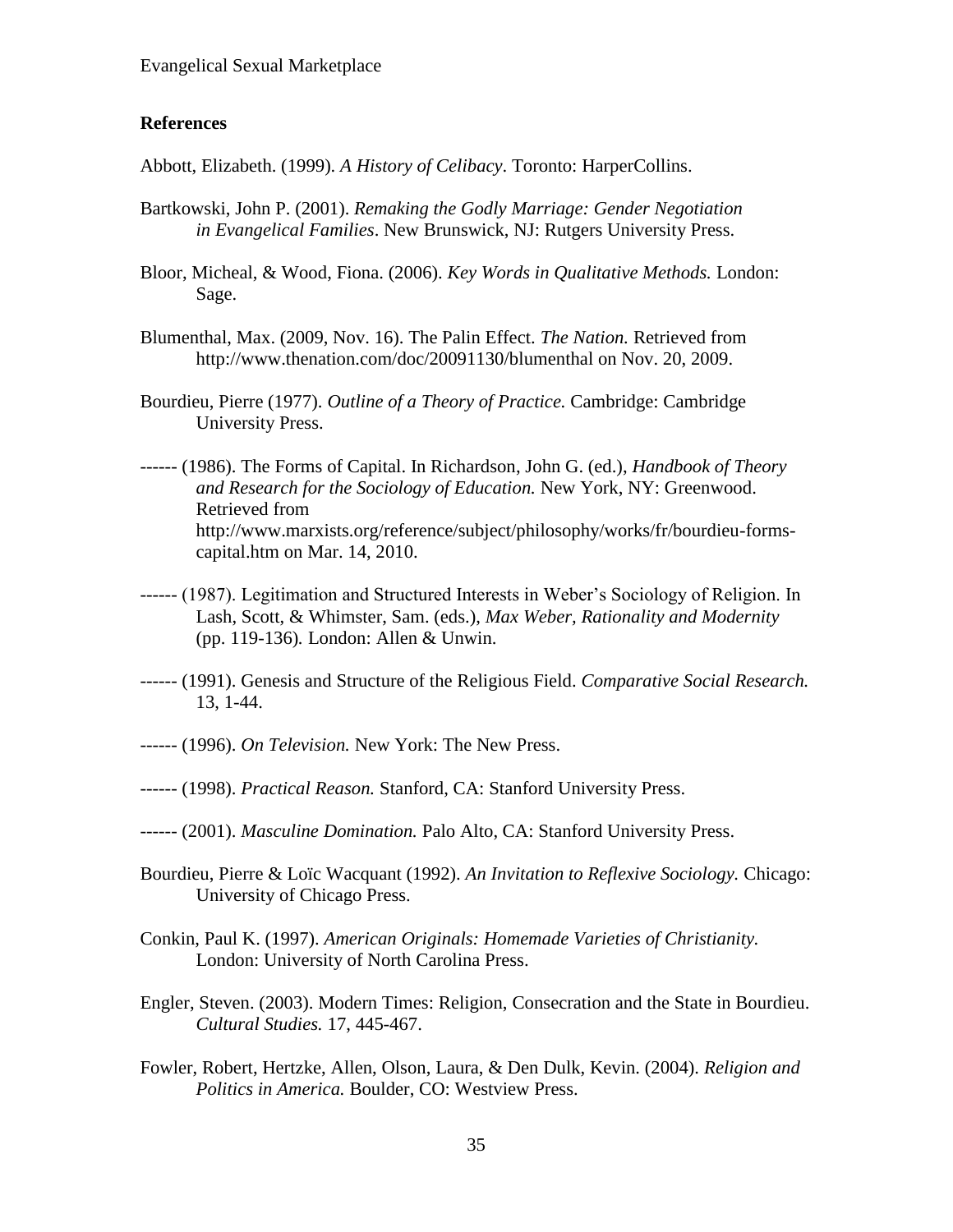- Gallagher, Sally K. (2003) *Evangelical Identity and Gendered Family Life.* New Brunswick, NJ: Rutgers University Press.
- Gallagher, Sally K.; Wood, Sabrina L. (2005). Godly Manhood Going Wild?: Transformations in Conservative Protestant Masculinity. *Sociology of Religion,*  66 (2), 135-159.
- Generations of Light. (2007). "The Pledge." Retrieved from http://www.generationsoflight.com/generationsoflight/html/ThePledge.html on Apr. 7, 2009.
- Gibbs, Nacy. (2008, July 28). The Pursuit of Purity. *Time* (Canadian Ed.), 36-39.
- Green, Adam Isaiah. (2008). The Social Organization of Desire: The Sexual Fields Approach. *Sociological Theory,* 26(1), 25-50.
- Levine, Judith. (2002). No-Sex Education: From 'Chastity' to 'Abstinence'. In Kimmel, Michael, & Plante, Rebecca. (eds.), (2004). *Sexualities: Identities, Behavior, and Society* (pp. 438-455)*.* New York Oxford: Oxford University Press.
- Martin, John Levi, & George, Matt. (2006). Theories of Sexual Stratification: Toward an Analytics of the Sexual Field and a Theory of Sexual Capital. *Sociological Theory,* 24(2), 107- 132.
- Putnam, Robert D. (2000). *Bowling Alone: The Collapse and Revival of American Community.* New York, NY: Simon & Schuster.
- Pengelly, Brian. (2010). Putting the Pieces Together: Making a Me that Really Fits. *New Direction Ministries of Canada.* Retrieved from http://www.newdirection.ca/content.xjp?id=230 on Jul. 9, 2010.
- Pevey, Carolyn; Williams, Christine L.; Ellison, Christopher G. (1999). Male God Imagery and Female Submission: Lessons from a Southern Baptist Ladies' Bible Class. *Qualitative Sociology*, 19(2), 173-193.
- Regnerus, Mark. (2009). The Case for Early Marriage. *Christianity Today.* Retrieved from http://www.christianitytoday.com/ct/2009/august/16.22.html on Apr. 8, 2010.
- Reimer, Sam. (2003). *Evangelicals and the Continental Divide: The Conservative Protestant Subculture in Canada and the United States*. Montreal: McGill-Queens University Press.
- Rey, Terry. (2004). Marketing the Goods of Salvation: Bourdieu on Religion. *Religion,* 34, 331-343.